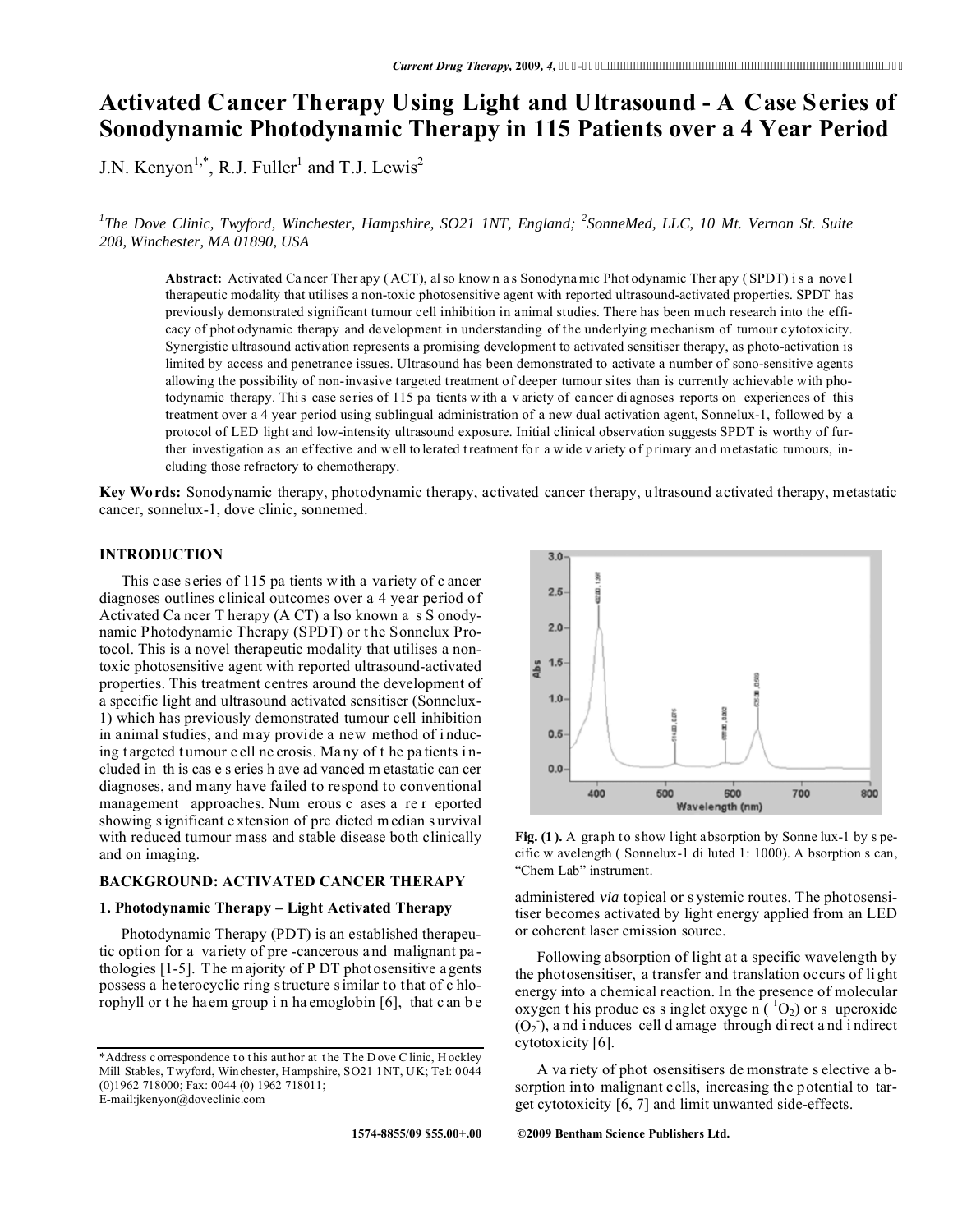#### *Current Drug Therapy,* **2009***, Vol. 4, No. Kenyon et al.*

 Photo-activation is however limited to surface pathology, or t umour m ass c apable of be ing ta rgeted *via* e ndoscopic access. This is due to a bsorption of l ight into s urrounding tissue, which creates limitation on pe netrance and the depth of photosensitiser activation. The use of new photosensitisers sensitive to longer wa velengths of l ight i ncreases depth of penetration [8], but effective non-invasive treatment of d eep tumour sites remains problematic.

### **2. S onodynamic Th erapy – U ltrasound Ac tivated Therapy**

 Ultrasound is a mechanical wave with periodic vibrations of pa rticles i n a continuous, e lastic m edium a t fre quencies equal to or gre ater than 20 kHz. It is not only p erceived as safe, but has excellent tissue penetrating ability without major attenuation of i ts energy [9, 10]. Therefore the potential medical application of ult rasound has been evaluated extensively and has lead to the routine use of ultrasound for diagnostic imaging of soft tissue [11].

 Ultrasound Ac tivated T herapy (s onodynamic t herapy), the ultrasound dependent enhancement of cytotoxic activities of certain compounds (sonosensitisers), is an attractive modality for can cer tr eatment w ith p otential to focus the ultrasound energy on t umour sites buried deep in tissues and to locally activate a preloaded sonosensitiser.

 The effect can be localised by focusing the ultrasound on a defined region and choosing compounds with tumour affinity [12-14], c ausing e nhanced c ytotoxicity at pa thological sites with minimal damage to peripheral healthy tissue.

 Potentiated c ytotoxicity by ul trasound wa s fi rst de monstrated when m ouse leukemia L 1210 cells were exposed to continuous wave ultrasound (2 M Hz, 10 W/ cm2) while suspended i n ni trogen m ustard s olution *in vitro*. M ice subsequently inoculated with these cells had longer survival times than control animals that received cells exposed to the drug but not ultrasound [15].

 Following this, the application of low-level ultrasound to a biological target was found to potentiate chemotherapeutic cell killing with adriamycin and diaziquone [16]. *In vivo*, this combined drug a nd ultrasound treatment resulted in statistically significant reductions in tumor volume of uterine cervical s quamous c ell c arcinoma implanted in the cheek pouch of th e S yrian h amster compared to the ch emotherapeutic alone. T he ult rasound a pplied w ithout t he chemotherapy agent w as non-c ytotoxic and produc ed ne gligible temperature elevation.

 The photodynamic sensitisers have also been studied for ultrasound-activated prope rties. T hey ha ve t he be nefit of being non-toxic unless activated and have been demonstrated to have tumour localizing properties [6, 7]. H ematoporphyrin, a commonly us ed photo-sensitiser enhanced the k illing of mouse sarcoma and rat ascites 130 tumor cells exposed *in vitro* to ultrasound (1.92 MHz) at intensities of 1.27 and 3.18 w/cm2, from 30% and 50% to 99% to 95% respectively [17].

 Possible cytotoxic m echanisms include ge neration of sonosensitiser-derived radicals which initiate chain peroxidation of membrane lipids *via* peroxyl and/or alkoxyl radicals, the phys ical de stabilization of the cell membrane by the sonosensitizer thereby rendering the cell more susceptible to

shear forc es and c avitation e ffects or ul trasound e nhanced drug transport across the cell membrane (sonoporation) [14, 18, 19].

#### **SONNELUX -1 – A DUAL ACTIVATION AGENT**

#### **Light and Ultrasound Activation**

 Sonnelux-1 is a metallo-chlorin c omplex, c ontaining a highly purified mixture of several chlorophyllins, each with a different side chain and an average molecular weight of 942. Sonnelux-1 has photo-activation properties and has also been demonstrated to be extremely sensitive to ultrasound [20].

 Safety studies, including LC50 studies of S onnelux-1 as determined in zebrafish, reveal that Sonnelux-1 is essentially non-toxic. No zebrafish death is noted at the maximum soluble concentration of the sonosensitiser (data pending publication). 7 Sonnelux-1 is registered as non-hazardous according to OSHA standards and EU directives.

### **Sonnelux-1 Ani mal Stud ies D emonstrating Do se-Dependent Ultrasound Activated Tumour Cytotoxicity**

 Sonnelux-1 ha s d emonstrated s ignificant tumour c ell cytotoxicity fo llowing ult rasound-activation us ing a mouse S-180 S arcoma m odel [21]. F ollowing t reatment, t umour volume was monitored. Significant tumour growth inhibition was seen in the group that was administered both ultrasound and Sonnelux-1 with significant  $(p<0.01)$  reduction in mean tumour we ight (s ee F ig. **2**). No s ignificant di fference oc curred with ultrasound or sonnelux administration alone.



Fig. (2). Photographs of mouse S-180 tumours p eeled off 15 days after treatment from each group of mice, showing significant reduction in tumour volume after combined sonnelux-1 and ultrasound administration in a l ight t ight r oom. Top l ine  $(S)$  – Sonne lux-1 treatment w ithout ul trasound or light exposure. S econd line (U) ultrasound 1. 2W/cm2 without Sonnelux-1 a dministration. Thi rd line (C) – Con trol sample w ithout u ltrasound or Sonnel ux-1 a dministration. Fou rth line (SU ) - Sonne lux 1 t reatment pl us ul trasound 1.2W/cm2 in a light tight room.

 Significantly, cytotoxicity increased in a dose-dependent manner from 0.3W/cm2 to 1.2W/cm2 (see Fig. **3**). Histology showed c oagulated ne crosis or m etamorphic ti ssue wh ich started within 2 hours of ultrasound activation [21].

 Tumour c ytotoxicity w as also re ported wh en a bone barrier w as placed be tween the u ltrasound exposure s ource and t he a nimals unde r s tudy [21]. S tudies ha ve pre viously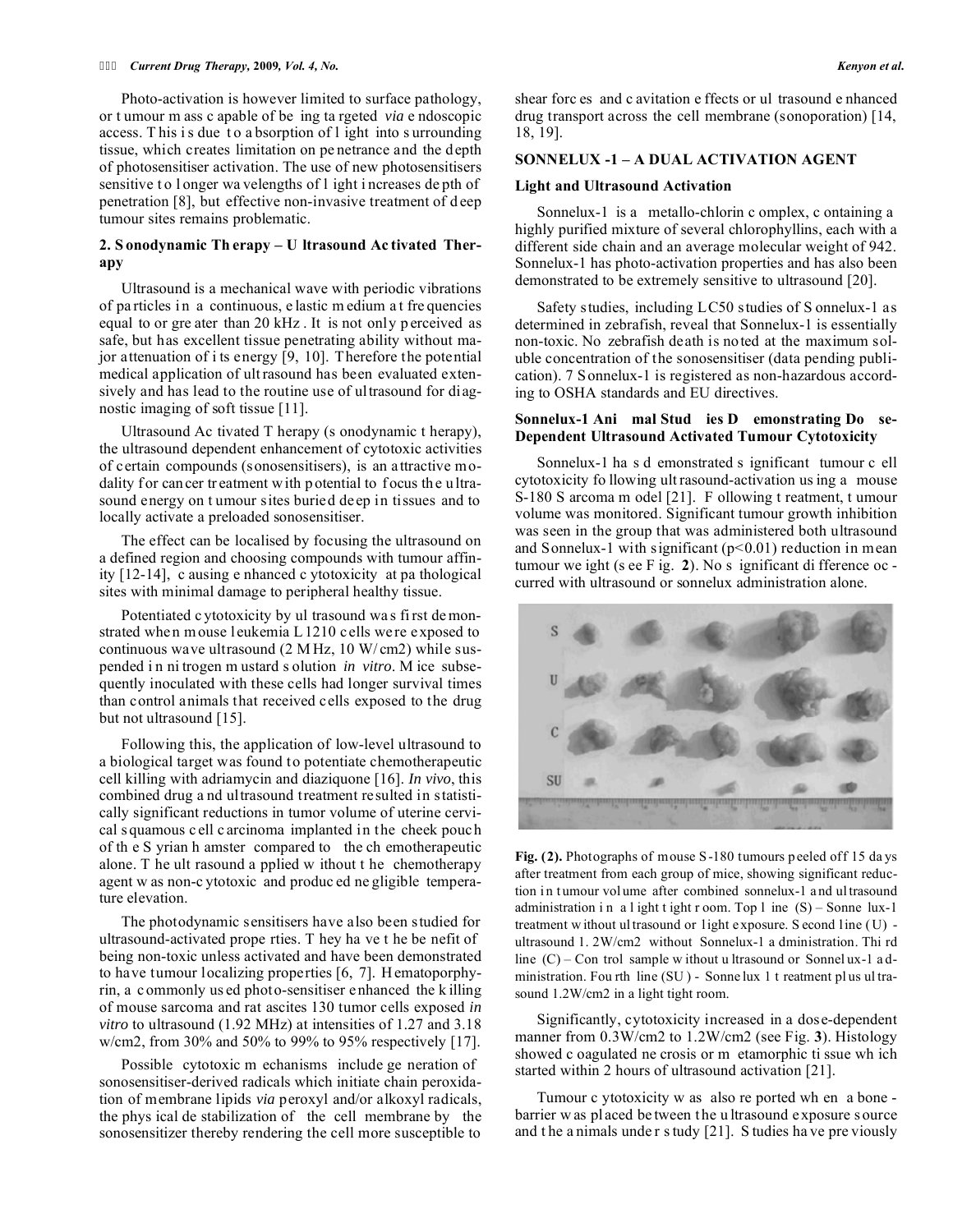

Fig. (3). Photograph of mouse S-180 tumours p eeled off 15 days after treatment from each group of mice showing the effect of increasing t he intensity of ul trasound e xposure. Top l ine – Cont rol sample w ithout ul trasound or Sonne lux 1 a dministration. S econd line ( SU3) - hi ghest ul trasound pow er us ed a t 1. 2W/cm2, Thi rd (SU2) and Fourth (SU1) lines are decreasing intensity of ultrasound (0.6W/cm2, 0.3W/cm2).

supported propogation of ult rasound through bone structure [22], and this provides further support for the possibility that sufficient u ltrasound activation c an be a chieved for t umour sites distant or within bone structure.

### **METHOD**

### **Activated Cancer Therapy Protocol**

#### *Sonnelux Protocol*

 Sonnelux-1 is administered slowly over 2 to 5 hours sublingually to provi de s ustained l ow pla sma c oncentration. Forty eight hours after sublingual administration the patient is exposed to a light bed containing 48 panels of LED's emitting a combination of vi sible and infra-red light at the fre quencies 660nm and 940nm (+/- 30nm).

 No photosensitivity from normal ambient light, artificial or na tural h as be en note d but a s a pre caution pa tients are advised not to stay in direct sunlight for periods over half an hour for one we ek fo llowing S onnelux-1 a dministration. Light b ed exposure time varies w ith shorter exposure duration in cases with larger tumour load.

Ultrasound is then applied at  $1 \text{W/cm}^2$  and a frequency of 1MHz at sites of known malignant disease, with time titrated on a case by case basis.

 Light and ultrasound activation is repeated on three consecutive days, and the same process of S onnelux-1 administration fol lowed by l ight a nd ul trasound e xposure i s re peated after one week to complete a treatment cycle.

 Ozone au to-haemotherapy is ad ministered i mmediately before light bed exposure, aiming to increase P02 at the tu mour site. Clinically, this has been observed to significantly increase the tumour cytotoxic effect of SPDT.

 A c ourse of ora l de xamethasone i s a dministered t o pa tients dependent on tumour type, background physical status and total tumour volume. Alongside SPDT protocol, patients underwent s upportive nut ritional s upplementation de termined on a case by case basis.



**Fig. (4).** Histological slices of the tumour in a group of mice sonnelux-1 pl us ul trasound pl us l ight e xposure s howing c oagulated t umour cell necrosis, inflammatory changes and metamorphic tissue. Slice taken 2 hours after treatment.

Slice taken 36 hours after treatment.

& D. Slices taken 15 days after treatment.

#### **Data Collection**

 Details we re c ollated of 115 c onsecutive pa tients who received SPDT, including hospital diagnosis, previous treatment, tumour staging and expected survival in months based on Oncologist opinion at initial consultation, wh ere known . Patients w ere rout inely fo llowed up one month pos t treatment and s ubsequently a t re gular intervals. Clinical note s were reviewed and telephone contact was attempted to optimize data collation.

Results have been tabulated for comparison and a series of 3 cases are outlined in greater detail.

### **RESULTS**

 All pa tient da ta i s a nonymously di splayed i n t he s ummary table (see Appendix **1**) according to primary diagnosis site. Patient data has only been graphically presented when a predicted m edian s urvival is known. Of t hose pa tients still alive, only those who ha ve exceeded the predicted s urvival data are included in graphical representation.

Many patients are alive at the time of writing; therefore survival benefit is unknown and has been given in months up to the time of writing.

### **Case Reports**

#### *Case 1. Non Small-Cell Lung Cancer*

 This 80 year old female patient presented in August 2005 with a n i noperable non s mall-cell l ung c ancer i n t he le ft lung. She had refused palliative radiotherapy and at that time had be en g iven a pre dicted median s urvival of 6 m onths. Sonnelux-1 prot ocol S PDT w as c ompleted i n S eptember 2005. F ollowing treatment s he d eveloped a n i nter-scapula ache, but tolerated the treatment well. Until March 2007 she had stable disease, as determined by r egular chest x-rays. In June 2007 she was demonstrated to have tumour progression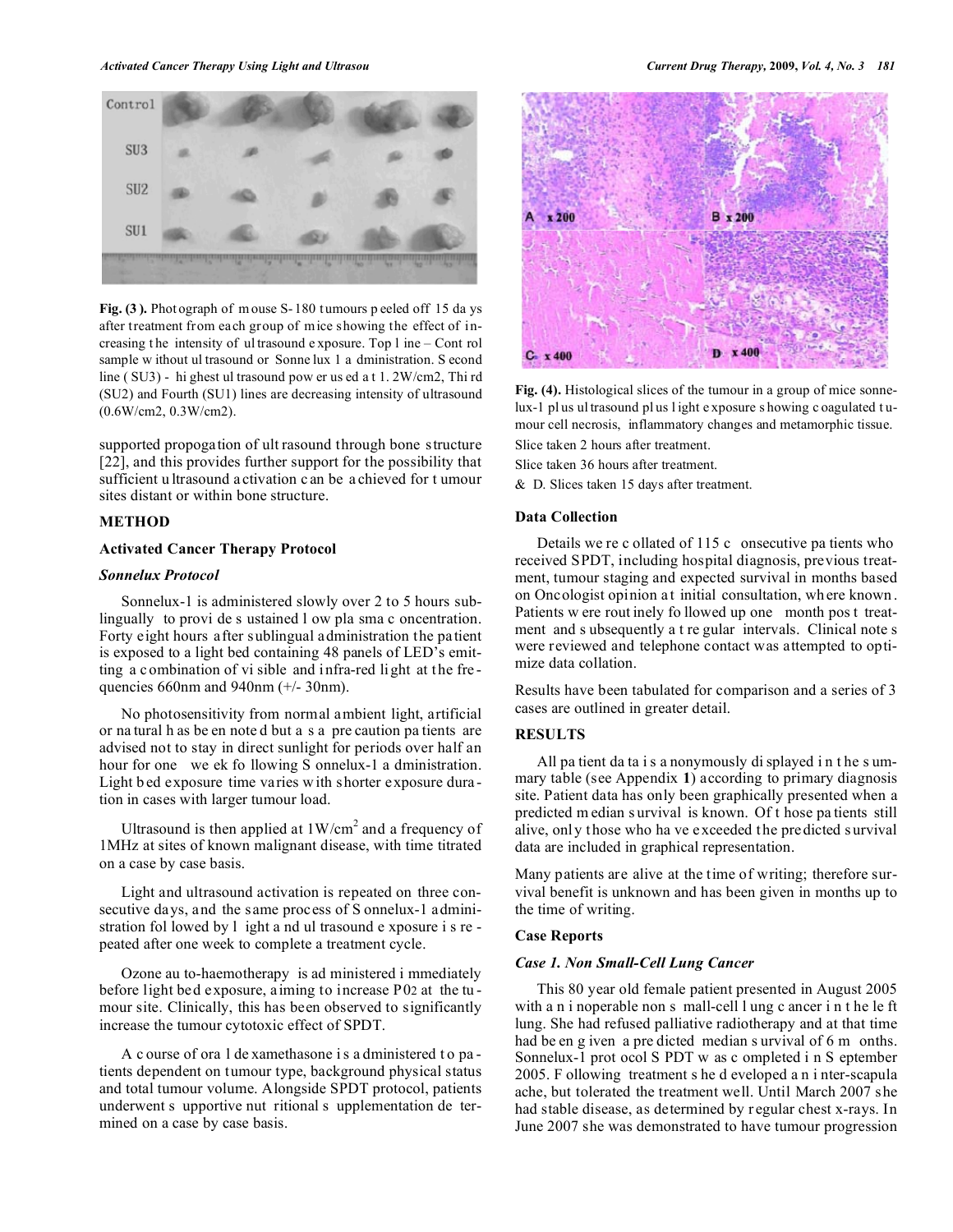

### **Graphical Data – Showing Predicted Median Survival and Actual Survival Times by Primary Diagnosis Site**











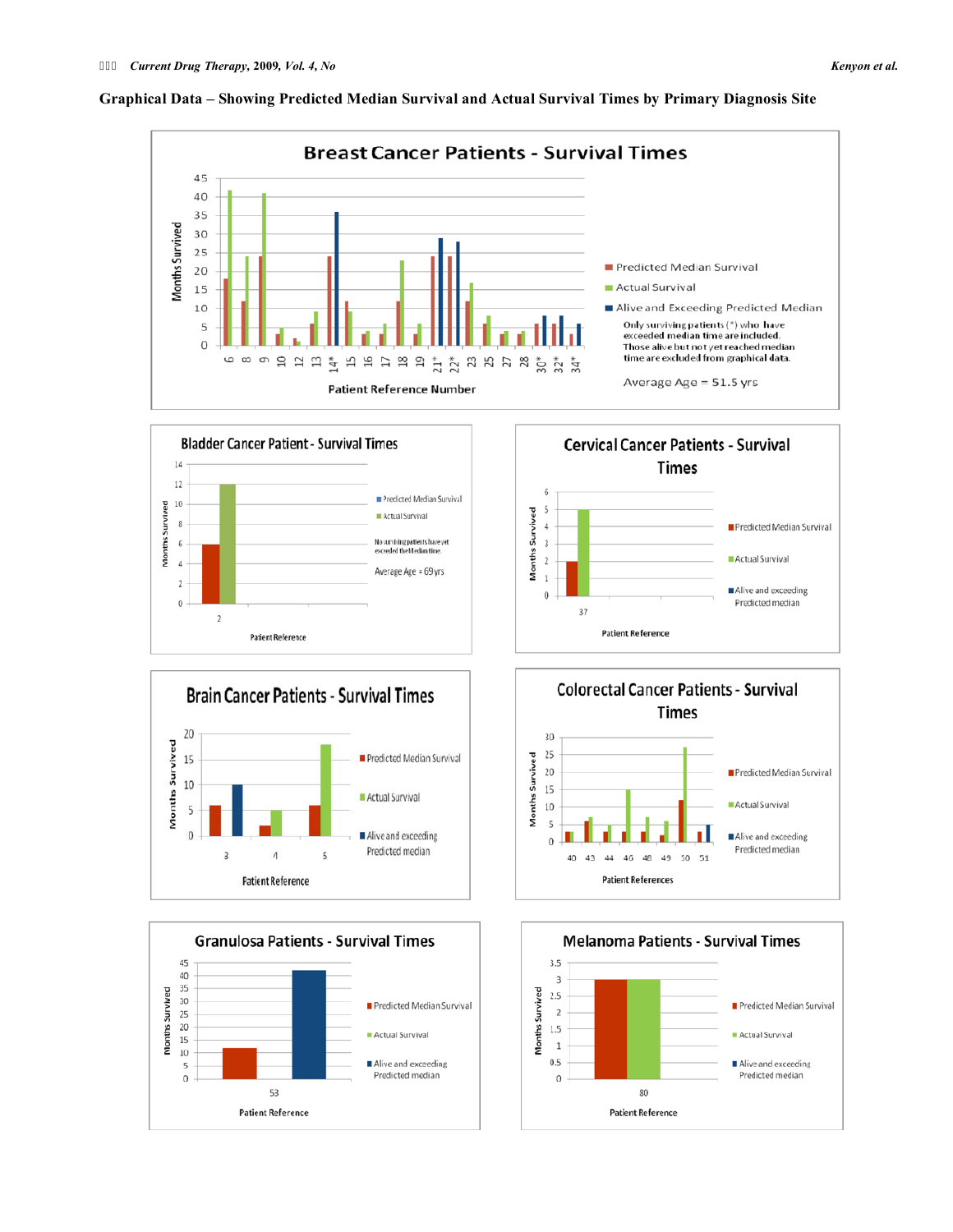#### **(Graph Contd….)**















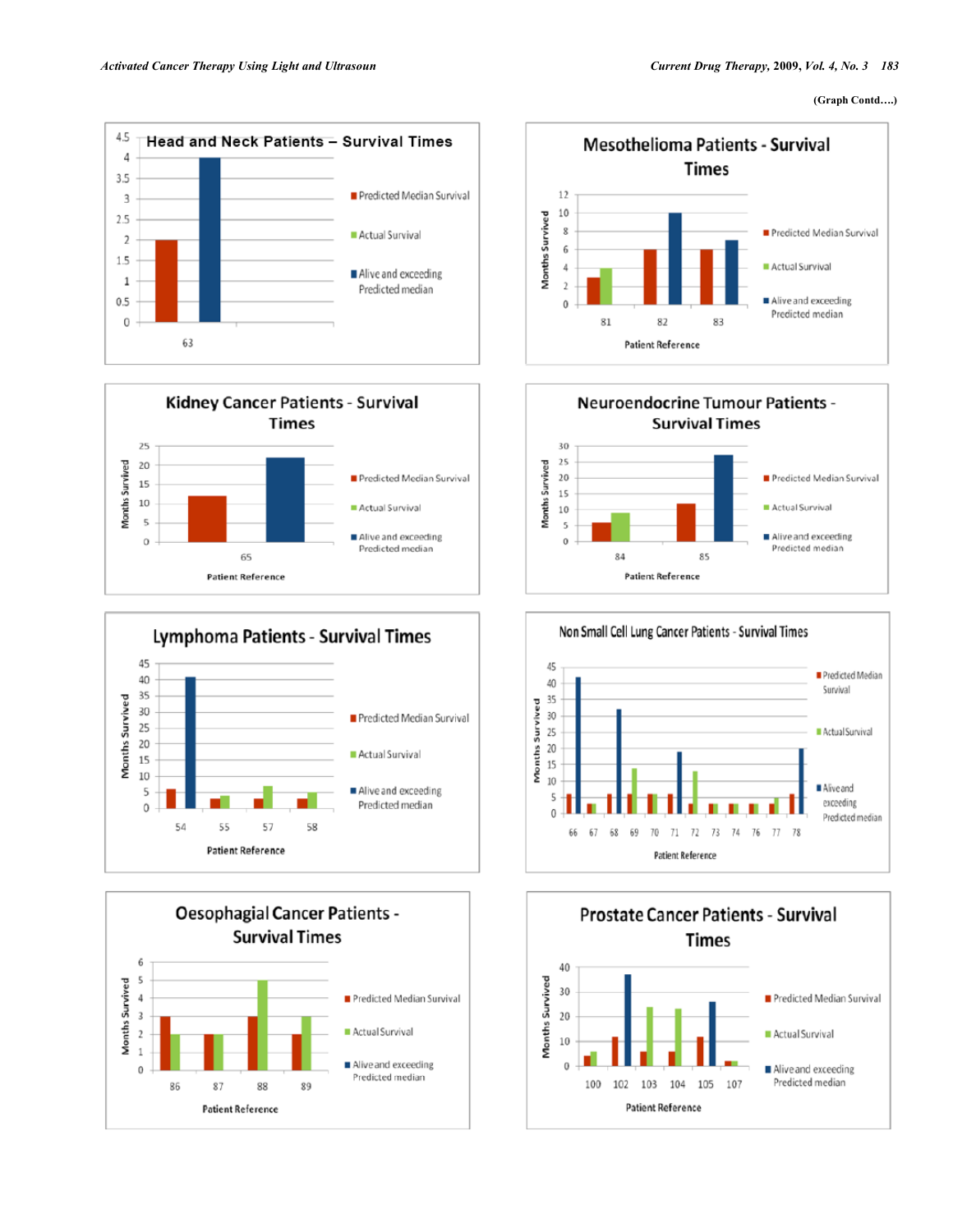













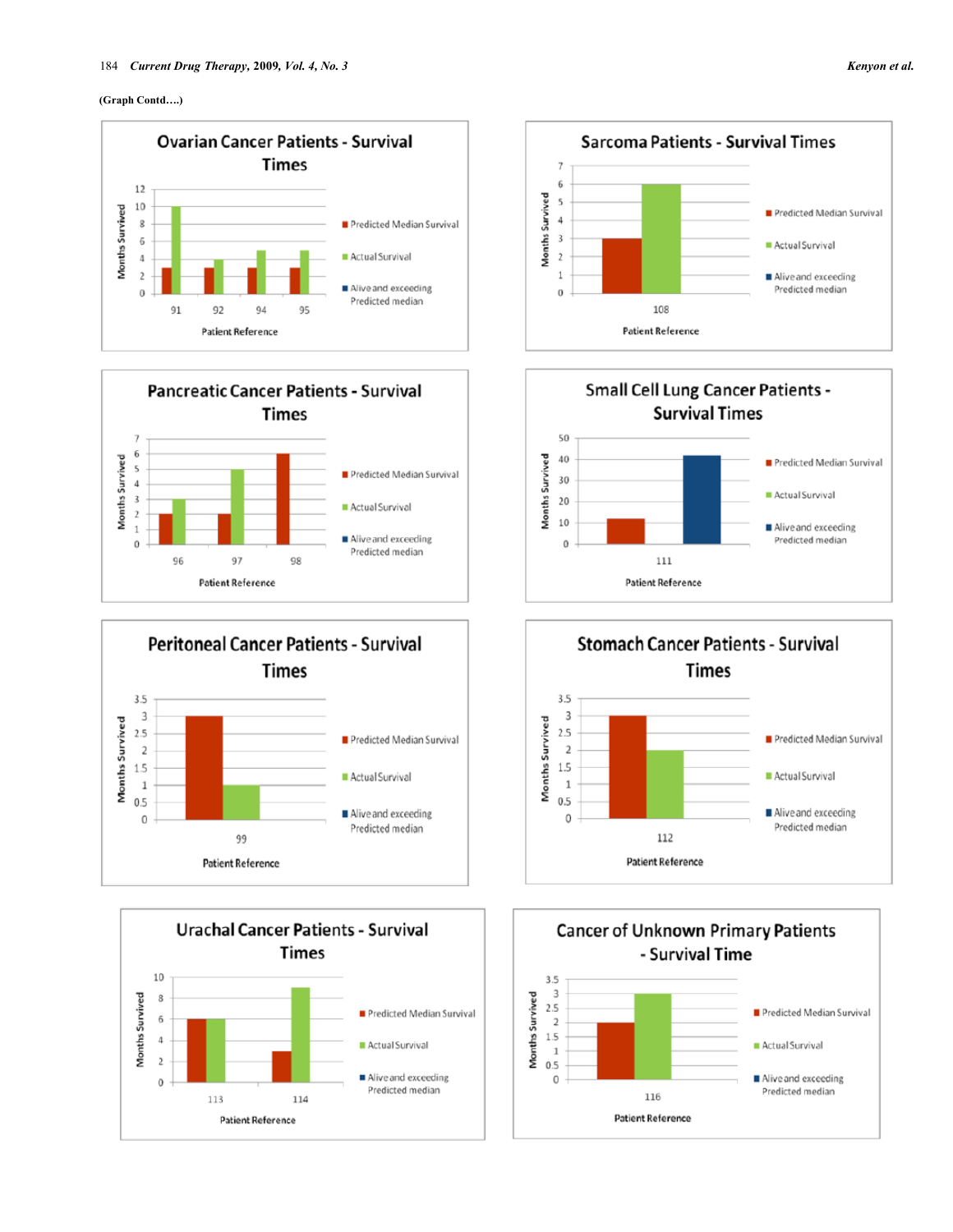# **Appendix 1**

| <b>Patient</b> | Diagnosis -<br>Number Primary Site | <b>Description</b>                                                   | <b>Previous</b><br>Treatment              | Date of<br><b>SPDT</b> and<br><b>First Con-</b><br>sultation | Age at<br><b>SPDT</b> | <b>Gender SPDT</b> | 2nd<br>Course | Dexamethasone<br>Course | Predicted<br>Median<br>Survival<br>(Months) | Actual<br><b>Survival</b><br>(Months) | <b>Survival Doubled</b><br><b>Benefit</b><br>(Months) Survival | Predicted       | Comment                                                                          |
|----------------|------------------------------------|----------------------------------------------------------------------|-------------------------------------------|--------------------------------------------------------------|-----------------------|--------------------|---------------|-------------------------|---------------------------------------------|---------------------------------------|----------------------------------------------------------------|-----------------|----------------------------------------------------------------------------------|
| $\mathbf{1}$   | Bladder                            | <b>TCC</b>                                                           | Refused S                                 | Dec' 08                                                      | 50                    | M                  | $\mathbf N$   | N                       | Not<br>known                                | Alive $(3+)$ Alive $(?)$              |                                                                | Not<br>known    | hydronephrosis resolved<br>post SPDT                                             |
| 2B             | ladder                             | TCC, local recur-<br>rence, scapula met                              | S F                                       | eb' 08                                                       | 69                    | $\rm F$            | N             | $\mathbf Y$             | 6                                           | 12                                    | 6                                                              | Yes             | passed necrotic tissue in<br>urine                                               |
| 3B             | rain                               | Ependymoma,<br>recent scan - re-<br>duced size, remains<br>well      | <b>S</b> R Refused<br>$\mathcal{C}$       | Apr' 08                                                      | 50                    | F                  | 8-Dec         | Y                       | 6                                           | Alive<br>$(10+)$                      | Alive $(4+)$                                                   | No but<br>alive | symptoms improved post<br>SPDT, reduced tumour size<br>on CT                     |
| 4 B            | rain                               | <b>GBM</b>                                                           | ${\bf S}$                                 | First seen<br>Sep' 05<br><b>SPDT</b><br>Nov' 08              | 56 M                  |                    | N             | Y                       | $\overline{2}$                              | 5                                     | 3                                                              | Yes             |                                                                                  |
| 5 B            | rain                               | <b>GBM</b>                                                           | ${\bf R}$                                 | First seen<br>Mar' 05<br>SPDT 8<br>2005                      | 66 M                  |                    | N             | N                       | 6                                           | 18                                    | 12                                                             | Yes             |                                                                                  |
| 6              | <b>Breast</b>                      | $ER +$ , bony mets                                                   | SCR, Ref<br>tamoxifen                     | First seen<br>Jul' 05<br><b>SPDT</b><br>Aug' 05              | 41 F                  |                    | N             | N                       | 18                                          | 42                                    | 24                                                             | Yes             |                                                                                  |
| 7 B            | reast                              | Right intra-ductal<br>ca, ER -ve, Her2 -<br>ve,                      | S, Ref R Ref<br>$\mathcal{C}$             | First seen<br>Jul' 05<br><b>SPDT</b><br>Aug' 05              | 41 F                  |                    | N             | N                       | Not<br>Known                                | Alive<br>$(42+)$                      | Alive (?)                                                      | Not<br>known    | neoadjuvant SPDT - ne-<br>crotic tissue only at lum-<br>pectomy, recurrence free |
| 8 B            | reast                              | Grade 3 left side,<br>ER-ve, Her2-ve,<br>recurrent right<br>sided ca | S, C                                      | Sep' 05                                                      | 67                    | F                  | N             | N                       | 12                                          | $24 +$                                | lost to FU<br>at 24/12<br>$(12+)$                              | Yes             |                                                                                  |
| 9              | <b>Breast</b>                      | multiple bony mets                                                   | SCR                                       | Aug' 05                                                      | 52                    | $\rm F$            | $\mathbf N$   | $\mathbf N$             | 24                                          | 41                                    | 17                                                             | N <sub>o</sub>  |                                                                                  |
| 10             | <b>Breast</b>                      | widespread mets                                                      | SCR                                       | Oct' 05                                                      | 49                    | $\rm F$            | N             | $\mathbf N$             | $\mathfrak{Z}$                              | 5                                     | $\sqrt{2}$                                                     | No              |                                                                                  |
| 11B            | reast                              | widespread mets<br>and local chest<br>wall spread                    | $\mathbf S \mathrel{\mathbf C} \mathbf R$ | First seen<br>Jun' 05<br><b>SPDT</b><br>Oct' 05              | 51 F                  |                    | $\mathbf N$   | N                       | Not<br>known                                | Lost to FU Lost to FU                 |                                                                | Not<br>known    |                                                                                  |
| 12             | <b>Breast</b>                      | bone mets                                                            | ${\bf S} \gets {\bf R}$                   | Nov' 05                                                      | 55                    | $\overline{F}$     | $\mathbf N$   | ${\bf N}$               | $\overline{c}$                              | $\mathbf{1}$                          | $-1$                                                           | No              |                                                                                  |
| 13             | <b>Breast</b>                      | bone and lung mets                                                   | SCR                                       | First seen<br>Dec' 05<br><b>SPDT</b><br>Jan' 06              | 56 F                  |                    | $\mathbf N$   | ${\bf N}$               | 6                                           | 9                                     | $\mathbf{3}$                                                   | No              |                                                                                  |
| 14             | <b>Breast</b>                      | bone mets                                                            | ${\bf S} \gets {\bf R}$                   | First seen<br>Mar' 06<br><b>SPDT</b><br>Apr' 06              | 53 F                  |                    | $\mathbf N$   | ${\bf N}$               | 24                                          | Alive<br>$(35+)$                      | Alive<br>$(11+)$                                               | No but<br>alive | stable disease                                                                   |
| 15 B           | reast                              | bone mets, pain<br>settled post PDT,<br>subsequent brain<br>mets     | SCR                                       | First seen<br>Mar' $06$<br>${\tt SPDT}$<br>Apr' 06           | 51 F                  |                    | $\mathbf N$   | $\mathbf y$             | 12                                          | 9                                     | $-3$                                                           | No              |                                                                                  |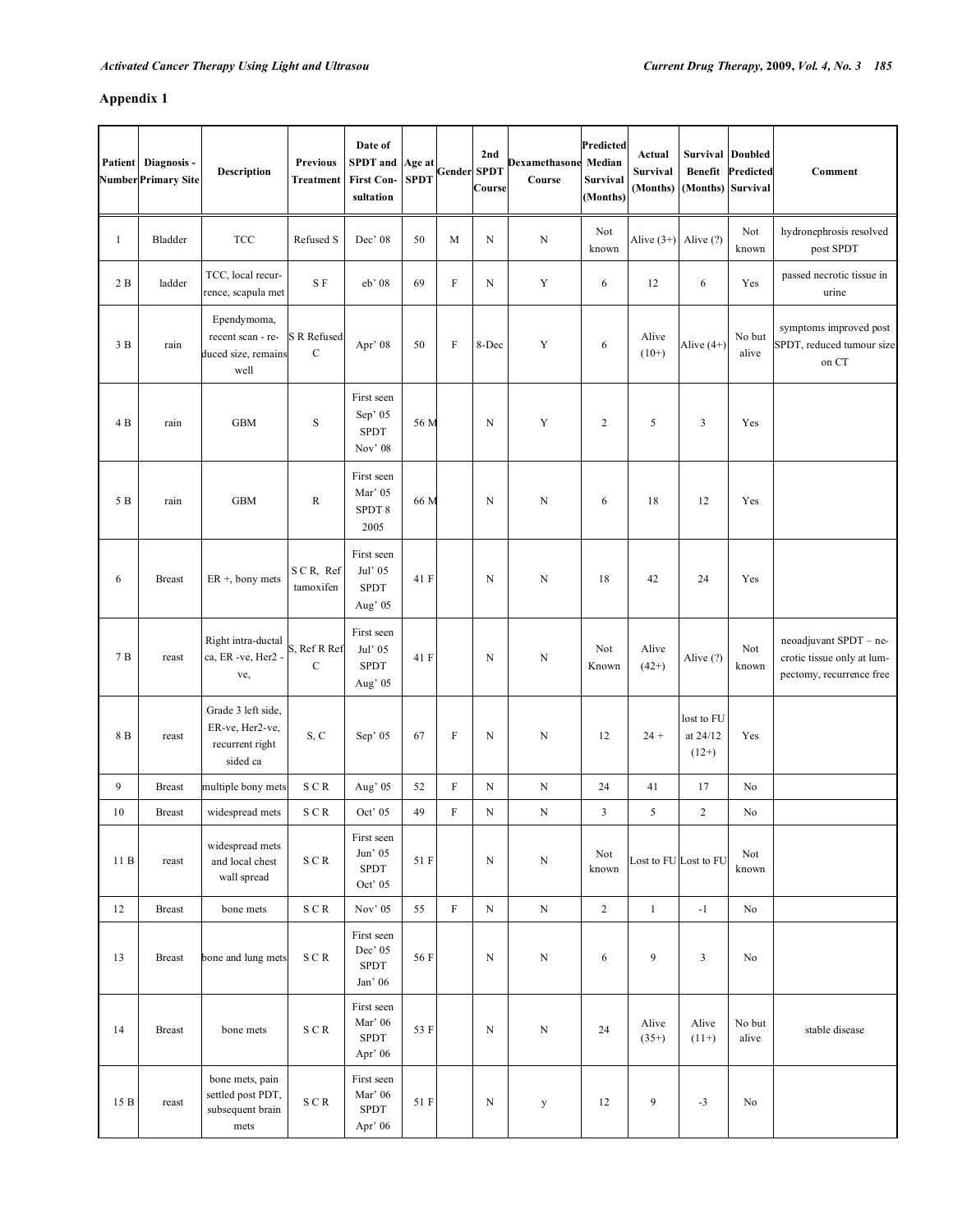### **18**6 *Current Drug Therapy,* **2009***, Vol. 4, No. Kenyon et al.*

| Patient | Diagnosis -<br>Number Primary Site | <b>Description</b>                                  | <b>Previous</b><br><b>Treatment</b> | Date of<br><b>SPDT</b> and<br><b>First Con-</b><br>sultation | Age at<br><b>SPDT</b> | <b>Gender SPDT</b>        | 2nd<br>Course           | Dexamethasone<br>Course | Predicted<br>Median<br>Survival<br>(Months) | Actual<br><b>Survival</b><br>(Months) | Survival<br><b>Benefit</b><br>(Months) | <b>Doubled</b><br>Predicted<br>Survival | Comment                                                                                                                                                           |
|---------|------------------------------------|-----------------------------------------------------|-------------------------------------|--------------------------------------------------------------|-----------------------|---------------------------|-------------------------|-------------------------|---------------------------------------------|---------------------------------------|----------------------------------------|-----------------------------------------|-------------------------------------------------------------------------------------------------------------------------------------------------------------------|
| 16 B    | reast                              | widespread breast<br>ca with bone and<br>liver mets | SCR                                 | First seen<br>Oct' 05<br><b>SPDT</b><br>1 2006               | 30 F                  |                           | $\mathbf N$             | N                       | $\mathbf{3}$                                | $4+$ (lost to $1+$ (lost to<br>FU     | FU                                     | No                                      |                                                                                                                                                                   |
| 17 B    | reast                              | bone liver brain<br>and skin mets                   | SCR                                 | First seen<br>Jun' 06<br><b>SPDT</b><br>Jul' 06              | 67F                   |                           | N                       | Y                       | 3                                           | 6                                     | 3                                      | Yes                                     |                                                                                                                                                                   |
| 18 B    | reast                              | left sided, Ref CT<br>scan                          | No S C or R                         | Sep $'$ 06                                                   | 50                    | F                         | N                       | Y                       | 12                                          | 23                                    | 11                                     | No                                      | initial inflammatory swel-<br>ling around breast mass<br>which settled over 3 months                                                                              |
| 19 B    | reast                              | bone and liver<br>mets                              | SCR                                 | Sep' 06                                                      | 67                    | F                         | $\mathbf N$             | Y                       | 3                                           | 6                                     | $\mathfrak{Z}$                         | Yes                                     | 3 months pain in bony mets<br>post SPDT, settled                                                                                                                  |
| 20B     | reast                              | recurrence at scar<br>site                          | SCR                                 | Sep' 06                                                      | 41                    | F                         | N                       | N                       | $\gamma$                                    | $2+$ lost to<br>FU                    | lost to FU                             | Yes                                     | post SPDT the recurrence<br>reduced in size by over<br>50%                                                                                                        |
| 21      | <b>Breast</b>                      | bone mets                                           | SCR                                 | First seen<br>Oct' 06<br><b>SPDT</b><br>Nov' 06              | 53 F                  |                           | N                       | Y                       | 24                                          | Alive<br>$(29+)$                      | Alive $(4+)$                           | No but<br>alive                         | further scans shown no<br>bony metastasis progression<br>post SPDT                                                                                                |
| 22      | <b>Breast</b>                      | bone mets                                           | SCR                                 | Nov' 06                                                      | 51                    | F                         | $\mathbf N$             | Y                       | 24                                          | Alive<br>$(28+)$                      | Alive $(4+)$                           | No but<br>alive                         | increased pain post SPDT                                                                                                                                          |
| 23 B    | reast                              | skin mets and<br>single bone met                    | SCR                                 | First seen<br>Jan' 07<br><b>SPDT</b><br>Mar' 07              | 47                    | $\rm F$                   | $\mathbf N$             | Y                       | 12 17                                       |                                       | 5 N                                    | $\mathbf 0$                             |                                                                                                                                                                   |
| 24 B    | reast                              | node negative, ER<br>-ve., $Her2 +ve$               | $\mathbf S$                         | First seen<br>Feb' 07<br><b>SPDT</b><br>April' 07            | 51 F                  |                           | N                       | N                       | Not<br>known                                | Alive<br>$(12+)$                      | Alive                                  | Not<br>known                            |                                                                                                                                                                   |
| 25      | <b>Breast</b>                      | liver and bone mets                                 | ${\bf S} \gets {\bf R}$             | May' $07\,$                                                  | 38                    | F                         | N                       | Y                       | 6                                           | 8                                     | 2                                      | $\rm No$                                |                                                                                                                                                                   |
| 26 B    | reast                              | extensive local<br>recurrence, ER<br>and Her2 +     | SCR                                 | Aug' 07                                                      | 67                    | $\rm F$                   | Dec-07<br>and<br>Jun-08 | Y <sub>24</sub>         |                                             | Alive<br>$(18 + )$                    | Alive                                  | No but<br>alive                         | 3 x SPDT all with signifi-<br>cant inflammatory response<br>for 2 months post treatment                                                                           |
| 27 B    | reast                              | brain and lungs<br>mets                             | ${\bf S} \gets {\bf R}$             | Oct' 07                                                      | 57                    | $\boldsymbol{\mathrm{F}}$ | N                       | $\mathbf Y$             | 3                                           | $\overline{4}$                        | $\mathbf{1}$                           | No                                      |                                                                                                                                                                   |
| 28      | <b>Breast</b>                      | bone and lung mets                                  | SCR                                 | Nov' 07                                                      | 47                    | $\boldsymbol{\mathrm{F}}$ | $\mathbf N$             | Y                       | 3                                           | $\overline{4}$                        | $\mathbf{1}$                           | No                                      | bone pain and cough sig-<br>nificantly improved post<br><b>SPDT</b>                                                                                               |
| 29      | <b>Breast</b>                      | grade $3$ , ER +                                    | Ref C Ref R<br>Ukraine, S           | First seen<br>Apr' 05<br><b>SPDT</b><br>Feb' 08              | 53 F                  |                           | N                       | $\mathbf Y$             | Not<br>known                                | Alive<br>$(12+)$                      | Alive(?)                               | Not<br>known                            | refused conventional<br>neoadjuvant rx for recur-<br>rence, opted for neoadju-<br>vant SPDT, excision biopsy<br>of local recurrence showed<br>necrotic cells only |
| 30 B    | reast                              | liver mets, ER -ve Herceptin S<br>$Her2 +$          | Ref C Ref R                         | Jul' 08                                                      | 47                    | F                         | N                       | $\mathbf y$             | 6                                           | Alive<br>$(7+)$                       | Alive                                  | $\rm No$ but<br>alive                   | liver metastasis reduced on<br>scan but also on taxol<br>chemo                                                                                                    |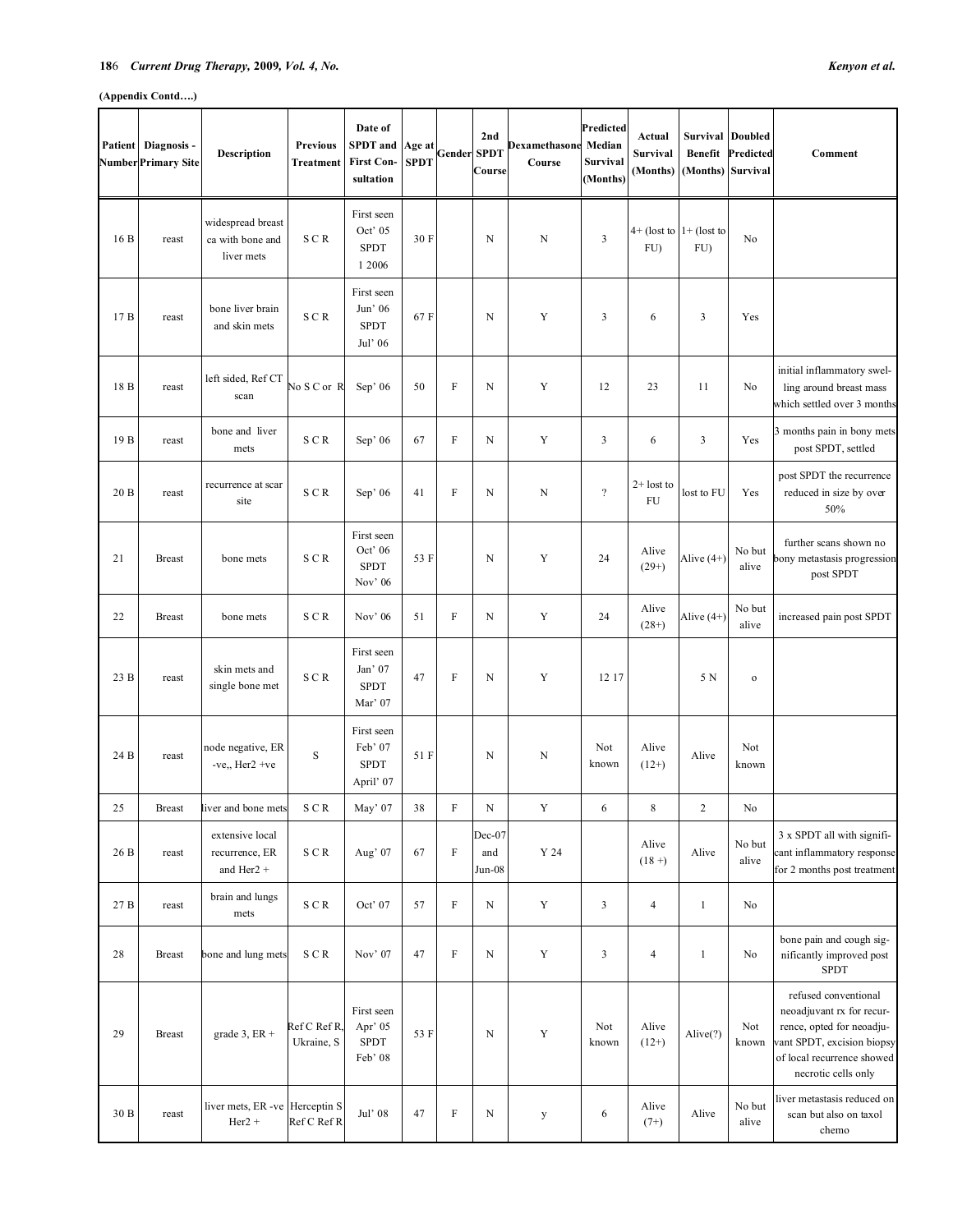```
(Appendix Contd….)
```

| Patient | Diagnosis -<br><b>Number Primary Site</b> | Description                                                                                 | <b>Previous</b><br><b>Treatment</b>  | Date of<br><b>SPDT</b> and<br><b>First Con-</b><br>sultation | Age at<br><b>SPDT</b> | Gender SPDT | 2nd<br>Course | <b>Dexamethasone</b><br>Course | Predicted<br>Median<br>Survival<br>(Months) | Actual<br><b>Survival</b><br>(Months) | <b>Survival Doubled</b><br><b>Benefit</b><br>(Months) | Predicted<br>Survival | Comment                                                                      |
|---------|-------------------------------------------|---------------------------------------------------------------------------------------------|--------------------------------------|--------------------------------------------------------------|-----------------------|-------------|---------------|--------------------------------|---------------------------------------------|---------------------------------------|-------------------------------------------------------|-----------------------|------------------------------------------------------------------------------|
| 31 B    | reast                                     | recurrence after 12<br>years                                                                | SCR                                  | First seen<br>Jun' 08<br><b>SPDT</b><br>Jul' 08              | 46 F                  |             | N             | N                              | Not<br>known                                | lost to FU                            | lost to fu                                            | Not<br>known          |                                                                              |
| 32      | <b>Breast</b>                             | bone and lung mets                                                                          | SCR                                  | Jun' 08                                                      | 60                    | $\rm F$     | N             | Y                              | 6                                           |                                       | Alive $(8+)$ Alive $(2+)$                             | No but<br>alive       |                                                                              |
| 33 B    | reast                                     | liver and local LN<br>secondaries ER-,<br>$Her2 +$                                          | S C R Her                            | First seen<br>May' 08<br><b>SPDT</b><br>Jul' 08              | 47 F                  |             | N             | Y                              | 12                                          | Alive<br>$(10+)$                      | Alive (?)                                             | No but<br>alive       | stable disease on imaging                                                    |
| 34 B    | reast                                     | liver, lymph node,<br>bone, lung mets                                                       | SCR                                  | Sep' 08                                                      | 55                    | F           | N             | Y                              | 3                                           | Alive $(6+)$ Alive $(3+)$             |                                                       | Yes                   |                                                                              |
| 35 B    | reast                                     | right, node neg, ER<br>and Her2 -ve                                                         | Ref C Ref R                          | First seen<br>Nov' 08<br><b>SPDT</b><br>Dec'8                | 44 F                  |             | N             | N                              | Not<br>known                                | Alive $(3+)$ Alive $(?)$              |                                                       | Not<br>known          |                                                                              |
| 36 B    | reast                                     | bone mets, contra-<br>lateral recurrence,<br>met around optic<br>nerve, pleural<br>effusion | SR.                                  | Dec' 08                                                      | 62                    | F           | N             | Y                              | 6                                           | Alive $(3+)$ Alive $(?)$              |                                                       | No but<br>alive       | pain, visual disturbance and<br>wheeze significantly eased<br>post SPDT      |
| 37 C    | ervical                                   | recurrence, stent<br>right ureter, oe-<br>dema right leg                                    | $\mathcal{C}$                        | First seen<br>Jan' 07<br><b>SPDT</b><br>Mar' 07              | 51 F                  |             | N             | Y                              | $\overline{2}$                              | 5                                     | $\sqrt{2}$                                            | Yes                   | swelling increased right leg<br>post SPDT                                    |
| 38 C    | ervical                                   | recurrence, pelvic<br>spread                                                                | C R for<br>recurrence                | First seen<br>Feb' 08<br><b>SPDT</b><br>Mar' 08              | 51 F                  |             | N             | Y                              | Not<br>known                                | Alive<br>$(11+)$                      | Alive                                                 | Not<br>known          |                                                                              |
| 39 C    | ervical                                   | pelvic spread and Ref further<br>local node                                                 | C                                    | Nov' 08                                                      | 50                    | $\rm F$     | N             | Y                              | 6                                           | Alive $(4+)$                          | Alive                                                 | No but<br>alive       | initial swelling in inguinal<br>glands and increased pelvic<br>pain, settled |
| 40 C    | olorectal                                 | liver mets, ER-ve<br>$Her2 +$                                                               | S N                                  | ov' 05                                                       | 64                    | $\rm F$     | $\mathbf N$   | $\mathbf N$                    | $\mathfrak{Z}$                              | $\mathfrak{Z}$                        | $\boldsymbol{0}$                                      | No                    |                                                                              |
| 41 C    | olorectal                                 | liver mets, ER-ve<br>$Her2 +$                                                               | Ref C S                              | Oct' 05                                                      | 56                    | M           | $\mathbf N$   | $\mathbf N$                    | 6                                           |                                       | lost to FU lost to FU                                 | Not<br>known          |                                                                              |
| 42 C    | olorectal                                 | hemicolectomy,<br>lung mets - left<br>upper lobectomy                                       | S, Ref C                             | First seen<br>Oct' $05$<br><b>SPDT</b><br>Jan' 06            | 66 F                  |             | $\mathbf N$   | $\mathbf N$                    | Not<br>known                                | Alive,<br>$(40+)$<br>disease free     | Alive (?)                                             | Not<br>known          | well and disease free                                                        |
| 43      | Colorectal                                | lung and liver mets                                                                         | ${\bf S}$ ${\bf C}$                  | Jan' 06                                                      | 64                    | M           | $\mathbf N$   | $\mathbf N$                    | 6                                           | $7\overline{ }$                       | $\mathbf{1}$                                          | No                    |                                                                              |
| 44      | Colorectal                                | liver mets                                                                                  | ${\bf S}$ ${\bf C}$                  | Oct' 05                                                      | 29                    | M           | $\mathbf N$   | $\mathbf N$                    | $\mathfrak{Z}$                              | 5                                     | $\overline{c}$                                        | No                    |                                                                              |
| 45      | Colorectal                                | liver mets                                                                                  | S C                                  | Jul' 06                                                      | 65                    | M           | ${\bf N}$     | ${\bf N}$                      | 6                                           | lost to FU                            | lost to FU                                            | No                    |                                                                              |
| 46      | Colorectal                                | liver mets                                                                                  | ${\bf S}$ ${\bf C}$                  | Jan' 07                                                      | 48                    | $\rm F$     | N             | $\mathbf Y$                    | $\mathfrak{Z}$                              | 15                                    | 12                                                    | Yes                   |                                                                              |
| 47 C    | olorectal                                 | SCC anus, liver<br>met                                                                      | $R C, S -$<br>partial<br>hepatectomy | Jan' 07                                                      | 54                    | $\mathbf F$ | $\mathbf N$   | $\mathbf N$                    | Not<br>known                                | Alive<br>$(17+)$                      | Alive                                                 | Not<br>known          | neoadjuvant SPDT - liver<br>lesion - necrotic cells only                     |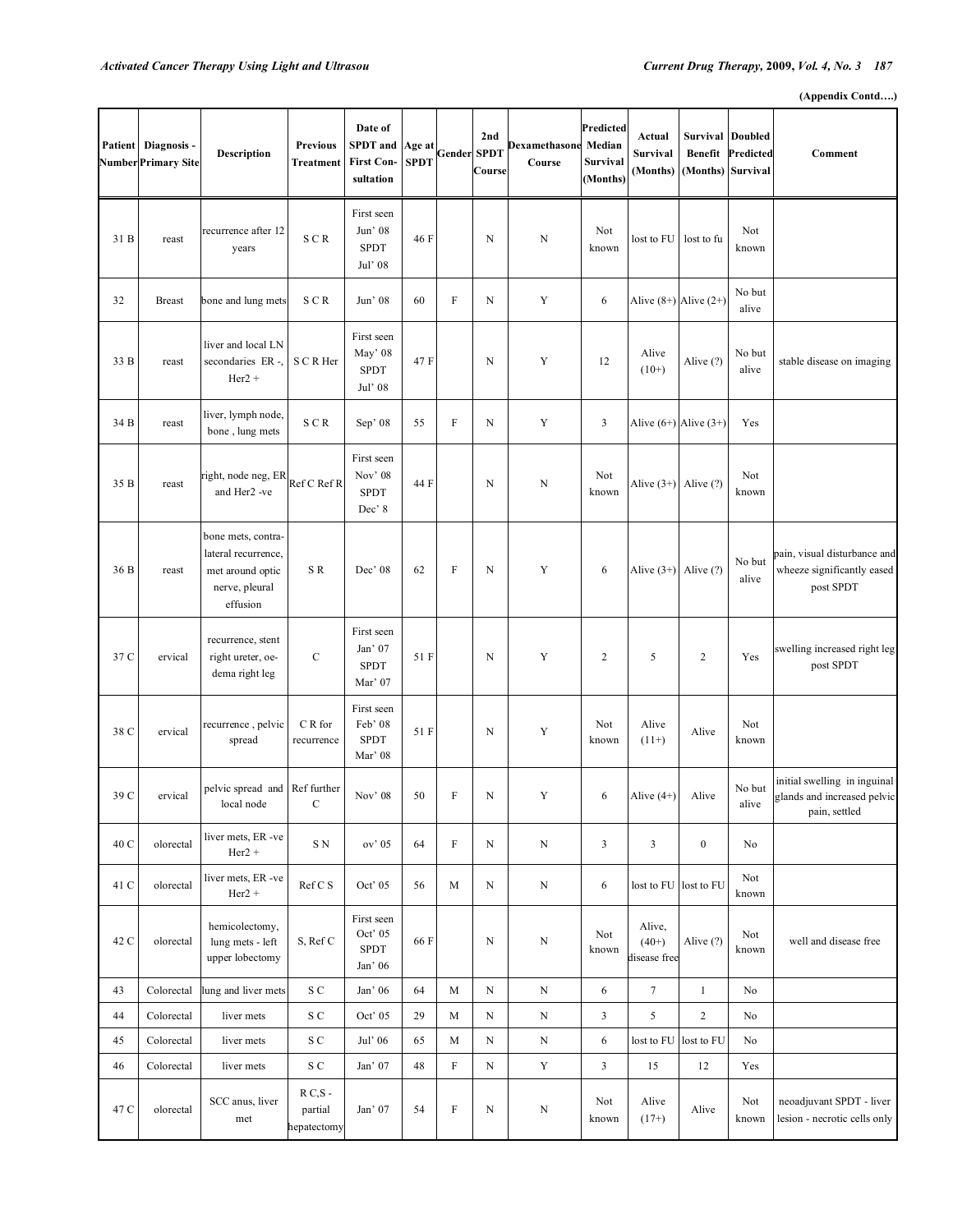|      | Patient Diagnosis -<br><b>Number Primary Site</b> | <b>Description</b>                               | <b>Previous</b><br><b>Treatment</b>                                                     | Date of<br><b>SPDT</b> and<br><b>First Con-</b><br>sultation | Age at<br><b>SPDT</b> | Gender                    | 2nd<br><b>SPDT</b><br>Course | Dexamethasone Median<br>Course | Predicted<br>Survival<br>(Months)                       | Actual<br><b>Survival</b><br>(Months) | Survival<br><b>Benefit</b><br>(Months) | <b>Doubled</b><br>Predicted<br>Survival | Comment                                                                                                                                         |
|------|---------------------------------------------------|--------------------------------------------------|-----------------------------------------------------------------------------------------|--------------------------------------------------------------|-----------------------|---------------------------|------------------------------|--------------------------------|---------------------------------------------------------|---------------------------------------|----------------------------------------|-----------------------------------------|-------------------------------------------------------------------------------------------------------------------------------------------------|
| 48 C | olorectal                                         | peritoneal mets                                  | S C                                                                                     | Nov' 07                                                      | 56                    | M                         | N                            | Y                              | 3                                                       | $\tau$                                | 4                                      | Yes                                     | initial abdo pains post<br><b>SPDT</b>                                                                                                          |
| 49 C | olorectal                                         | liver and lung mets                              | S C                                                                                     | Apr' 08                                                      | 48                    | $\rm F$                   | ${\bf N}$                    | Y                              | $\overline{c}$                                          | 6                                     | $\overline{\mathbf{4}}$                | Yes                                     |                                                                                                                                                 |
| 50 C | olorectal                                         | rectal ca                                        | ref S                                                                                   | Sep $\degree$ 06                                             | 74                    | M                         | $7-Jun$                      | N 12                           |                                                         | lost to fu<br>$(27+)$                 | lost to fu<br>$15+$                    | Yes                                     |                                                                                                                                                 |
| 51 C | olorectal                                         | lung and liver<br>mets                           | ref C, S                                                                                | Oct' 08                                                      | 70                    | $\boldsymbol{\mathrm{F}}$ | N                            | Y                              | 3                                                       | Alive $(5+)$ Alive $(2+)$             |                                        | No                                      |                                                                                                                                                 |
| 52 C | olorectal                                         | lung mets, right<br>ureter stent                 | S C                                                                                     | Jan' 09                                                      | 64                    | M                         | N                            | Y                              | Not<br>known                                            | Alive $(1+)$ Alive $(?)$              |                                        | Not<br>known                            | back pain from pelvic mass<br>and right sided peripheral<br>oedema - started to ease 10<br>days post SPDT                                       |
| 53   | Granulosa<br>Cell                                 | mets around porta-<br>hepatis                    | A                                                                                       | ug' 05                                                       | 63                    | F                         | N                            | N                              | 12                                                      | Alive<br>$(42+)$                      | Alive<br>$(30+)$                       | Yes                                     | well, some residual tumour                                                                                                                      |
| 54 L | ymphoma                                           | recurrent NHL                                    | $\mathcal{C}$                                                                           | Jul' 05                                                      | 60                    | F                         | N                            | N                              | 6                                                       | Alive<br>$(41+)$                      | Alive Ye                               | $\,$ S                                  | resistant to 2nd line chemo-<br>in full remmission post<br><b>SPDT</b>                                                                          |
| 55 L | ymphoma                                           | HL                                               | $\mathbf C$                                                                             | Sep' 05                                                      | 69                    | M                         | $\mathbf N$                  | ${\bf N}$                      | 34                                                      |                                       | $\mathbf{1}$                           | No c                                    | hemo resistant                                                                                                                                  |
| 56 L | ymphoma                                           | recurrent NHL,<br>large gland left<br>neck       | C M                                                                                     | ay' 06                                                       | 55                    | F                         | N                            | N                              | Not<br>Known                                            | lost to<br>$FU(2+)$                   | lost to FU                             | Not<br>known                            | neck node 25% of original<br>size 2/12 post rx                                                                                                  |
| 57 L | ymphoma                                           | recurrent NHL                                    | $\mathcal{C}$                                                                           | Jun' $07$                                                    | 59                    | F                         | N                            | N                              | 3                                                       | $\tau$                                | 4                                      | Yes                                     | chemo resistant, significant<br>reduction in tumour size<br>one month post SPDT                                                                 |
| 58 L | ymphoma                                           | recurrent NHL                                    | $\mathbf C$                                                                             | Feb' 08                                                      | 64                    | M                         | $\mathbf N$                  | $\mathbf N$                    | 3                                                       | 5                                     | $\overline{c}$                         | No                                      | chemo resistant                                                                                                                                 |
| 60 L | ymphoma                                           | recurrent NHL                                    | $\mathcal{C}$                                                                           | Aug' 08                                                      | 55                    | F                         | N                            | N                              | Not<br>known                                            | Alive $(6+)$ Alive $(?)$              |                                        | Not<br>known                            | palpable enlarged lymph<br>nodes reduced in size by<br>40%                                                                                      |
| 61   | Head & Neck                                       | SCC tongue, lung<br>mets                         |                                                                                         | Apr' 06                                                      | 58                    | M                         | N                            | N                              | 12                                                      | lost to FU lost to FU                 |                                        | Not<br>known                            |                                                                                                                                                 |
| 62   | Head & Neck                                       | recurrent mouth<br>SCC                           | S, Ref<br>further S &<br>$\mathcal{C}$                                                  | Oct' 08                                                      | 60                    | M                         |                              | Refused                        | 6                                                       | Alive $(4+)$ Alive $(?)$              |                                        | No but<br>alive                         | refused dexamethasone and<br>developed swallowing<br>difficulty, required PEG<br>insertion, swallowing<br>difficulty now starting to<br>resolve |
| 63   | Head & Neck                                       | SCC larynx                                       | S Ref R,<br>already had<br>R for previ-<br>ous lym-<br>phoma so<br>refused<br>further R | Oct' 06                                                      | 58                    | F                         | 8-Nov                        | Y                              | $\boldsymbol{2}$<br>(at recur-<br>rence in<br>$Nov-08)$ | Alive $(3+)$                          | Alive                                  | No but<br>alive                         | neoadjuvant SPDT 06.<br>Recurrence 08 distant<br>spread, further SPDT<br>performed. Developed<br>trigeminal neuralgia post<br><b>SPDT</b>       |
| 64   | Head & Neck                                       | Adenocarcinoma<br>pallet, large LN<br>right neck | $_{\rm J}$                                                                              | an' 09                                                       | 58                    | $\boldsymbol{\mathrm{F}}$ | N                            | Y                              | Not<br>known                                            | Alive $(1+)$ Alive $(?)$              |                                        | Not<br>known                            | tumour mass reduced by<br>50%, now operable, aim for<br>post op SPDT                                                                            |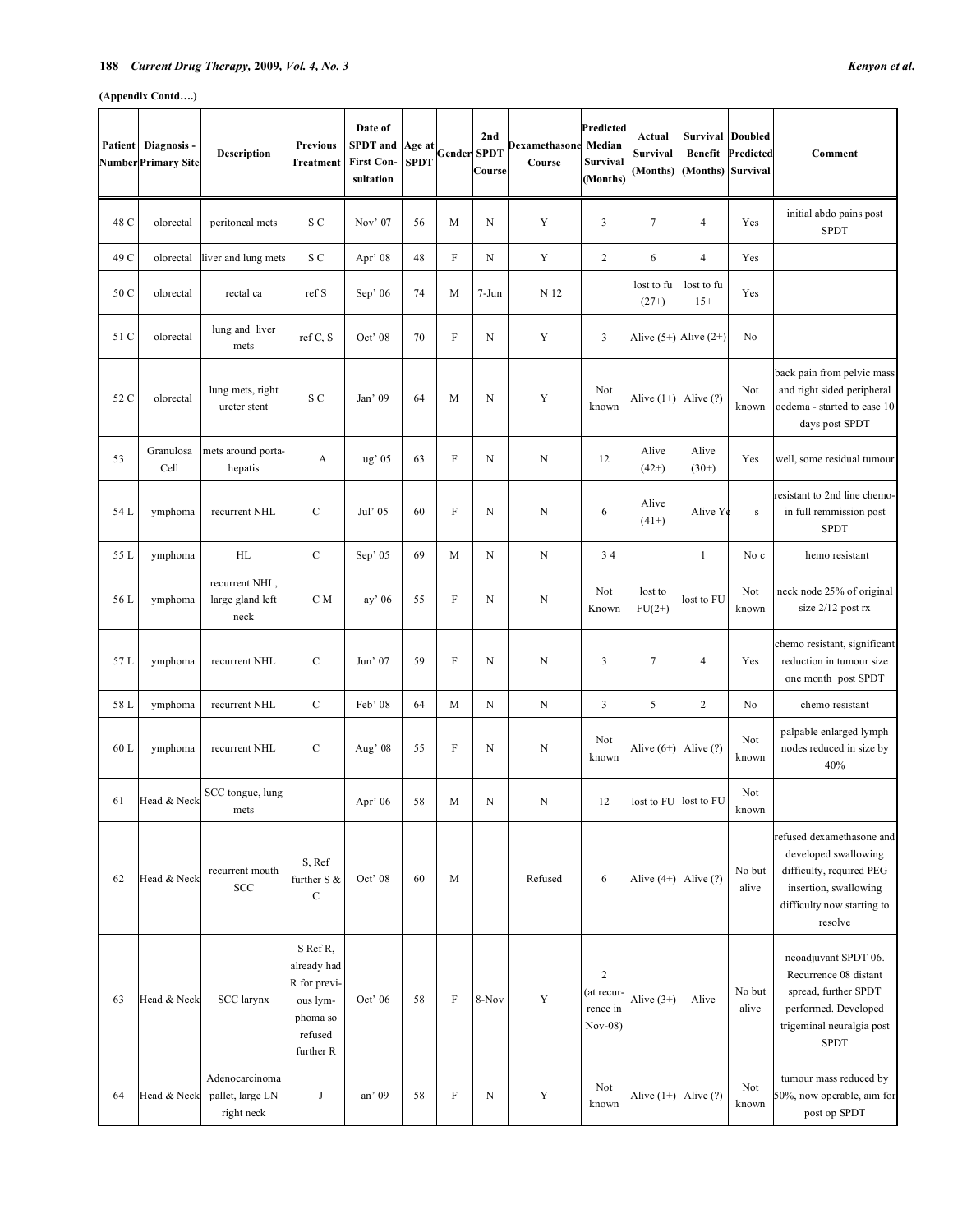| <b>Patient</b> | Diagnosis -<br>Number Primary Site | <b>Description</b>                                        | <b>Previous</b><br><b>Treatment</b> | Date of<br><b>SPDT</b> and<br><b>First Con-</b><br>sultation | Age at<br><b>SPDT</b> | <b>Gender SPDT</b>        | 2nd<br>Course | <b>Dexamethasone</b><br>Course | <b>Predicted</b><br>Median<br>Survival<br>(Months) | Actual<br><b>Survival</b><br>(Months) | <b>Benefit</b><br>(Months) | <b>Survival Doubled</b><br>Predicted<br>Survival | Comment                                                                            |
|----------------|------------------------------------|-----------------------------------------------------------|-------------------------------------|--------------------------------------------------------------|-----------------------|---------------------------|---------------|--------------------------------|----------------------------------------------------|---------------------------------------|----------------------------|--------------------------------------------------|------------------------------------------------------------------------------------|
| 65 K           | idney                              | lung and pan-<br>$creas(?)$ mets                          | monoclonal<br>antibody<br>post SPDT | Apr' 07                                                      | 56                    | M                         | N             | 12                             |                                                    | Alive<br>$(22+)$                      | Alive<br>$(10+)$           | No but<br>alive                                  | scan showed tumour pro-<br>gression 4/12 post SPDT                                 |
| 66 L           | ung-NSCLC                          | inoperable r                                              | ef R                                | First seen<br>Aug' 05<br><b>SPDT</b><br>Sep' 05              | 80F                   |                           | $7-Jun$       | N                              | 6                                                  | Alive<br>$(42+)$                      | Alive<br>$(36+)$           | Yes                                              | initial inter-scapular ache<br>initially, remains well,<br>disease stable on X Ray |
| 67 L           |                                    | ung-NSCLC liver and lung mets                             | $\mathbf D$                         | ec' 05                                                       | 37                    | $\rm F$                   | $\mathbf N$   | N                              | $\mathfrak{Z}$                                     | 3                                     | $\boldsymbol{0}$           | No                                               |                                                                                    |
| 68 L           | ung-NSCLC                          | left upper lobe                                           |                                     | Jun' 06                                                      | 79                    | $\rm F$                   | $\mathbf N$   | $\mathbf N$                    | 6                                                  | Alive<br>$(32+)$                      | Alive<br>$(26+)$           | Yes                                              | well with stable disease                                                           |
| 69 L           | ung-NSCLC                          | Right lower lobe                                          | A                                   | $\mathrm{ug}^\mathrm{*}$ 06                                  | 61                    | F                         | $\mathbf N$   | Y                              | 6                                                  | 14                                    | $\,$ 8 $\,$                | Yes                                              |                                                                                    |
| 70 L           | ung-NSCLC                          | Left lower lobe                                           |                                     | Jul' 06                                                      | 49                    | M                         |               | $\mathbf Y$                    | 6                                                  | 6                                     | $\boldsymbol{0}$           | No                                               |                                                                                    |
| 71 L           | ung-NSCLC                          | right adrenal met                                         | Ref C                               | Jul' 07                                                      | 56                    | $\mathbf F$               | 7-Oct         | Y                              | 6                                                  | Alive<br>$(19+)$                      | Alive<br>$(13+)$           | Yes                                              | cough resolved post SPDT,<br>further SPDT when became<br>breathless                |
| 72 L           | ung-NSCLC                          | brain mets                                                | R, ref R lung                       | Nov' 07                                                      | 69                    | M                         | $\mathbf N$   | Y                              | $\mathfrak{Z}$                                     | 13                                    | 10                         | Yes                                              |                                                                                    |
| 73 L           | ung-NSCLC                          | muscle met                                                |                                     | Apr' $07$                                                    | 79                    | F                         | N             | Y                              | 3                                                  | lost fu<br>$(3+)$                     | lost to fu<br>$(0+)$       | Not<br>known                                     |                                                                                    |
| 74 L           | ung-NSCLC                          | right lower lobe,<br>brain mets                           | M                                   | ar' 08                                                       | 67                    | M                         | $\mathbf N$   | Y                              | 3                                                  | 3                                     | $\boldsymbol{0}$           | No                                               | dry persistent cough im-<br>proved post SPDT                                       |
| 75 L           | ung-NSCLC                          | left lung                                                 | $\mathbf C$                         | Nov' 08                                                      | 70                    | $\boldsymbol{\mathrm{F}}$ | $\mathbf N$   | Y                              | $\overline{4}$                                     | Alive $(3+)$                          | Alive (?)                  | No but<br>alive                                  | cough and SOB improved<br>post SPDT                                                |
| 76 L           | ung-NSCLC                          | brain and bone<br>mets                                    | $\mathcal{O}$                       | ct' 08                                                       | 62                    | M                         | $\mathbf N$   | Y                              | 3                                                  | 3                                     | $\boldsymbol{0}$           | No                                               |                                                                                    |
| 77 L           | ung-NSCLC                          | right lung                                                |                                     | Mar' 08                                                      | 53                    | F                         | $\mathbf N$   | Y                              | 3                                                  | 5                                     | $\overline{2}$             | No                                               |                                                                                    |
| 78 L           | ung-NSCLC                          | bone and adrenal<br>mets, previous<br>adeno-ca right lung | $\cal C$ R                          | First seen<br>Jun' 07<br><b>SPDT</b><br>Jul' 07              | 79 F                  |                           | $\mathbf N$   | Y                              | 6                                                  | Alive<br>$(20+)$                      | Alive<br>$(14+)$           | Yes                                              | bone mets pain resolved<br>1/12 post SPDT                                          |
| 79 L           | eukaemia                           | Relapsed Acute<br>Myeloid Leukae-<br>mia                  | C <sub>N</sub>                      | ov' 08                                                       | 50                    | F                         | $\mathbf N$   | Y                              | Not<br>known                                       | Alive $(3+)$ Alive $(?)$              |                            | Not<br>known                                     | chemoresistant, ? Ineffec-<br>tive, no change in pancy-<br>topenia                 |
| 80 M           | elanoma                            | brain met and skin<br>mets                                | $\mathbf M$                         | ar' 06                                                       | 60                    | M                         | ${\bf N}$     | N                              | 3                                                  | 3                                     | $\boldsymbol{0}$           | No                                               |                                                                                    |
| 81 M           | esothelioma                        | right sided                                               | $\mathbf C$                         | Aug' 07                                                      | 71                    | M                         | ${\bf N}$     | $\mathbf Y$                    | $\mathfrak{Z}$                                     | $\overline{4}$                        | $\mathbf{1}$               | No                                               |                                                                                    |
| 82 M           | esothelioma                        | right sided                                               |                                     | First seen<br>Apr' 08<br><b>SPDT</b><br>May' 08              | 62 M                  |                           | $\mathbf N$   | Y                              | 6                                                  | Alive<br>$(10+)$                      | Alive $(4+)$               | No but<br>alive                                  |                                                                                    |
| 83 M           | esothelioma                        | right sided                                               | Ref R C                             | Jul' 08                                                      | 67                    | M                         | ${\bf N}$     | Y                              | 6                                                  | Alive $(7+)$ Alive $(1+)$             |                            | No but<br>alive                                  |                                                                                    |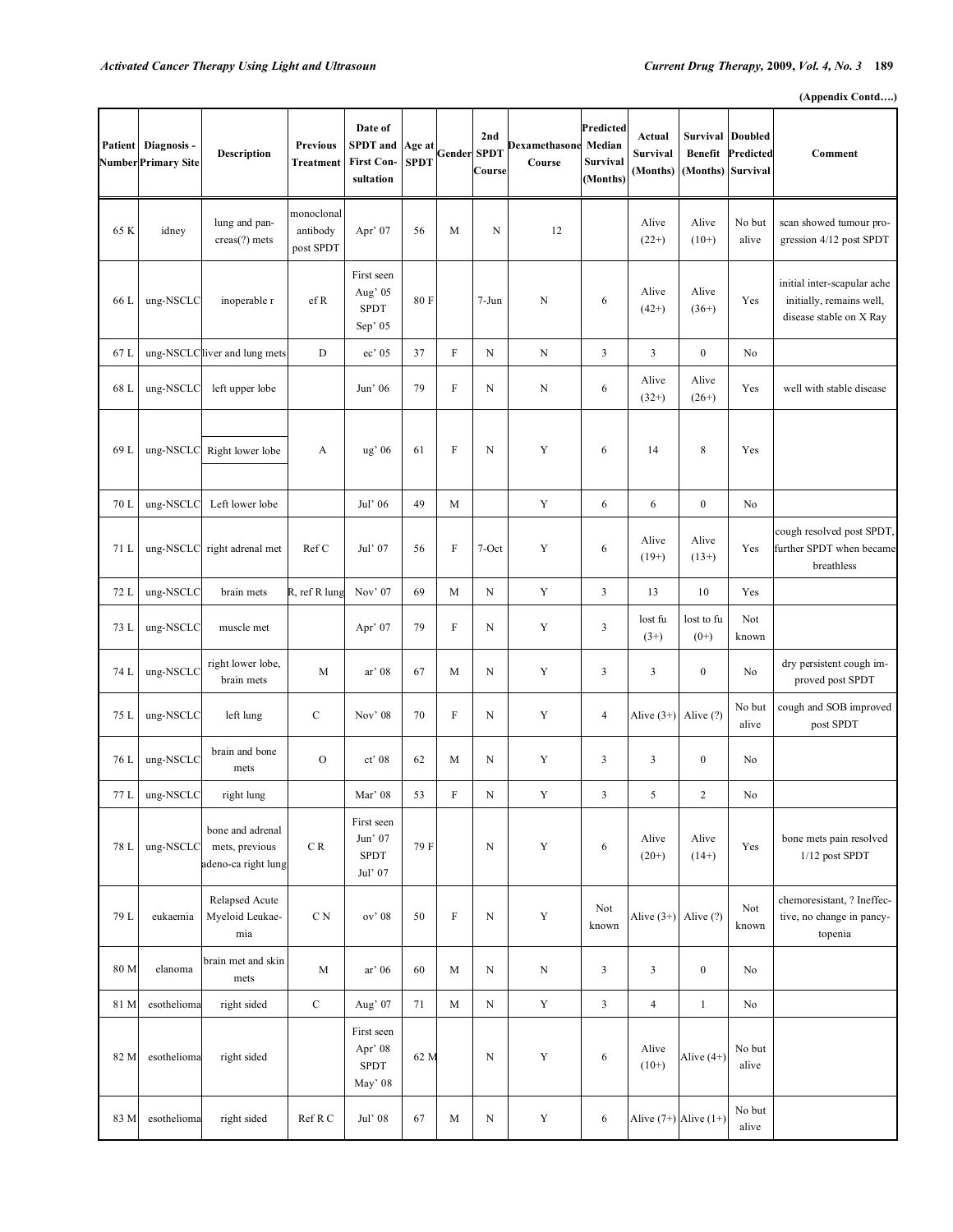### 190 *Current Drug Therapy,* **2009***, Vol. 4, N Kenyon et al.*

|       | Patient Diagnosis -<br><b>Number Primary Site</b> | Description                          | <b>Previous</b><br><b>Treatment</b>      | Date of<br><b>SPDT</b> and<br><b>First Con-</b><br>sultation | Age at<br><b>SPDT</b> | Gender                    | 2nd<br><b>SPDT</b><br>Course | Dexamethasone<br>Course | <b>Predicted</b><br>Median<br>Survival<br>(Months) | Actual<br><b>Survival</b><br>(Months) | Survival<br><b>Benefit</b><br>(Months) | <b>Doubled</b><br>Predicted<br>Survival | <b>Comment</b>                                                                                                      |
|-------|---------------------------------------------------|--------------------------------------|------------------------------------------|--------------------------------------------------------------|-----------------------|---------------------------|------------------------------|-------------------------|----------------------------------------------------|---------------------------------------|----------------------------------------|-----------------------------------------|---------------------------------------------------------------------------------------------------------------------|
| 84 N  | ET                                                | bronchial carci-<br>noid, liver mets | C R                                      | Dec' 05                                                      | 39                    | $\rm F$                   | N                            | ${\bf N}$               | 6                                                  | 9                                     | 3                                      | No                                      |                                                                                                                     |
| 85    | <b>NET</b>                                        | bone mets                            | $\mathbf C$                              | Nov' 06                                                      | 50                    | $\boldsymbol{\mathrm{F}}$ | N                            | Y                       | 12                                                 | 27                                    | Alive<br>$(15+)$                       | Yes                                     | pain in bone mets for one<br>week                                                                                   |
| 86 O  | esophagus                                         |                                      |                                          | Apr $\degree$ 06                                             | 56                    | M                         | ${\bf N}$                    | Y                       | 3                                                  | $\overline{c}$                        | $-1$                                   | No                                      |                                                                                                                     |
| 87 O  | esophagus                                         | bone and brain<br>mets               | C S R                                    | First seen<br>Apr' 06<br><b>SPDT</b><br>May' 06              | 47 M                  |                           | N                            | Y                       | $\overline{c}$                                     | 3                                     | $\mathbf{1}$                           | No                                      |                                                                                                                     |
| 88    | Oesophagus                                        | stent in situ                        | Ref C Ref R                              | First seen<br>Sep' 07<br><b>SPDT</b><br>Nov' 07              | 64 M                  |                           | N                            | Y                       | 3                                                  | lost to fu<br>$(5+)$                  | lost to fu<br>$(2+)$                   | Not<br>known                            | swallow and appetite im-<br>proved post SPDT                                                                        |
| 89    | Oesophagus                                        | liver mets                           |                                          | Jan' 08                                                      | 61                    | M                         | $\mathbf N$                  | Y                       | $\boldsymbol{2}$                                   | 3                                     | $\mathbf{1}$                           | No                                      |                                                                                                                     |
| 90 O  | varian                                            | stage 1c                             | Refused all<br>conventional<br>treatment | Jul' 05                                                      | 62                    | $\boldsymbol{\mathrm{F}}$ | ${\bf N}$                    | N                       | Not<br>known                                       | Alive<br>$(43+)$                      | Alive                                  | Not<br>known                            | no conventional treatment,<br>tumour free post SPDT                                                                 |
| 91 O  | varian                                            | recurrent                            | $\mathbf C$                              | Aug' 05                                                      | 62                    | F                         | ${\bf N}$                    | ${\bf N}$               | 3                                                  | 10                                    | $\boldsymbol{7}$                       | Yes                                     |                                                                                                                     |
| 92 O  | varian                                            | recurrent                            | $\mathbf C$                              | Fisrt seen<br>Nov' 05<br><b>SPDT</b><br>Dec' 05              | 50 F                  |                           | $\mathbf N$                  | N                       | 3                                                  | $\overline{4}$                        | $\mathbf{1}$                           | No                                      |                                                                                                                     |
| 93    | Ovarian                                           | recurrent                            | Ref C                                    | Feb' 06                                                      | 52                    | $\boldsymbol{\mathrm{F}}$ | N                            | N                       | 6                                                  | lost to fu                            | lost to fu                             | Not<br>known                            |                                                                                                                     |
| 94 O  | varian                                            | recurrent                            | $\mathbf C$                              | Oct' 06                                                      | 63                    | F                         | N                            | Y                       | 3                                                  | 5                                     | $\overline{2}$                         | No                                      | CT post SPDT - reduced<br>size of pelvic mass, large<br>piece of necrotic tissue lost<br>PV, initial abdominal pain |
| 95 O  | varian                                            | recurrent                            | $\mathbf C$                              | May' 07                                                      | 43                    | ${\rm F}$                 | $\mathbf N$                  | $\mathbf N$             | 3                                                  | 5                                     | $\overline{c}$                         | No                                      |                                                                                                                     |
| 96 P  | ancreas                                           | recurrent, lung and<br>throat mets   |                                          | Fisrt seen<br>Apr' 06<br><b>SPDT</b><br>May' 06              | 70 M                  |                           | $\mathbf N$                  | Y                       | $\overline{c}$                                     | 3                                     | $\mathbf{1}$                           | No                                      |                                                                                                                     |
| 97 P  | ancreas                                           |                                      |                                          | First seen<br>Sep' 07<br><b>SPDT</b><br>Dec' 07              | 61 M                  |                           | N                            | Y                       | $\boldsymbol{2}$                                   | 5                                     | 3                                      | Yes                                     |                                                                                                                     |
| 98 P  | ancreas                                           | local, hx myelo-<br>dysplasia        | $\mathbf D$                              | ec' 07                                                       | 77                    | F                         | N                            | Refused                 | 6                                                  | $\boldsymbol{0}$                      | minus 6<br>(died 2y to<br>CVA)         | No                                      | Cerebral Infarct 1/52 post<br><b>SPDT</b>                                                                           |
| 99    | Peritoneal                                        | $\mathbf C$                          |                                          | Jan' 06 57 M                                                 |                       |                           | ${\bf N}$                    | ${\bf N}$               | $\mathfrak{Z}$                                     | $\mathbf{1}$                          | $-2$                                   | No                                      | chemoresistant                                                                                                      |
| 100 P | rostate                                           | pelvic and bone<br>mets              | J                                        | un' 05                                                       | 72                    | M                         | $\mathbf N$                  | $\mathbf N$             | $\overline{\mathcal{A}}$                           | 6                                     | $\sqrt{2}$                             | No                                      | pain initially worse then<br>resolved over two months                                                               |
| 101   | Prostate                                          | recurrent, LN                        | S, Zoladex                               | First seen<br>Sep' 05<br><b>SPDT</b><br>Oct' 05              | 71 M                  |                           | $\mathbf N$                  | $\mathbf N$             | Not<br>known                                       | 36                                    | Not<br>known                           | Not<br>known                            | died of CVA                                                                                                         |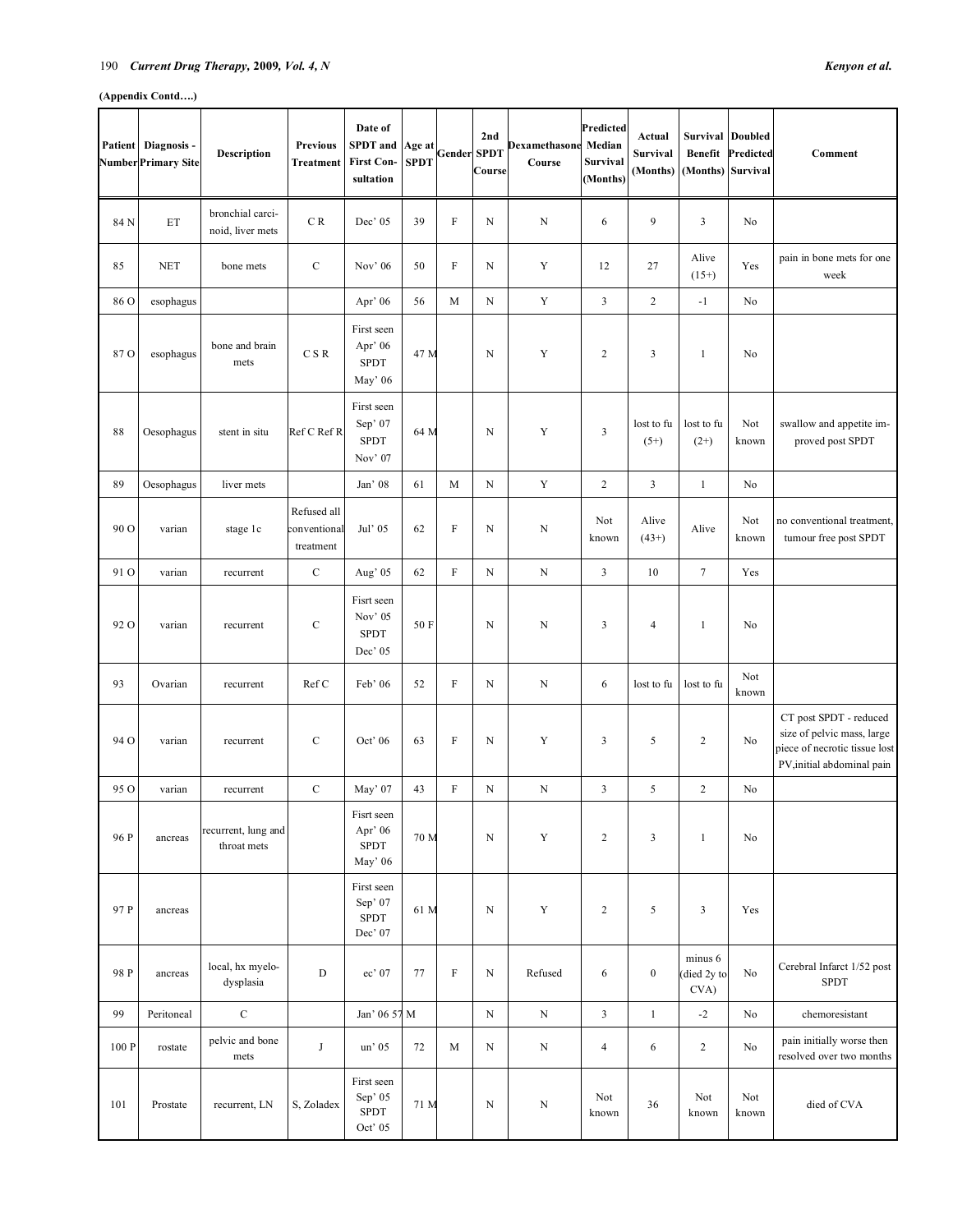**(Appendix Contd….)** 

| Patient | Diagnosis -<br>Number Primary Site  | <b>Description</b>                                  | <b>Previous</b><br>Treatment | Date of<br><b>SPDT</b> and<br><b>First Con-</b><br>sultation | Age at<br><b>SPDT</b> | Gender                    | 2nd<br><b>SPDT</b><br>Course | Dexamethasone<br>Course | Predicted<br>Median<br>Survival<br>(Months) | Actual<br><b>Survival</b><br>(Months) | <b>Benefit</b><br>(Months) Survival | <b>Survival Doubled</b><br>Predicted | Comment                                                                                 |
|---------|-------------------------------------|-----------------------------------------------------|------------------------------|--------------------------------------------------------------|-----------------------|---------------------------|------------------------------|-------------------------|---------------------------------------------|---------------------------------------|-------------------------------------|--------------------------------------|-----------------------------------------------------------------------------------------|
| 102     | Prostate                            | gleason 7                                           | S R                          | Jan' 06                                                      | 59                    | M                         | $\mathbf N$                  | N                       | 12                                          | Alive<br>$(37+)$                      | Alive<br>$(25+)$                    | Yes                                  | having radiotherapy for<br>recent rising PSA                                            |
| 103 P   | rostate                             | bone mets                                           | Zoladex                      | First seen<br>Jul 06'<br><b>SPDT</b><br>Aug' 6               | 55 M                  |                           | N                            | N                       | 6                                           | 24                                    | 18                                  | Yes                                  | initial bony pain then<br>settled                                                       |
| 104 P   | rostate                             | recurrent prostate<br>and pancreatic ca             | Zoladex                      | First seen<br>Sep' 06<br><b>SPDT</b><br>Nov' 06              | 66 M                  |                           | N                            | N                       | 6                                           | 23                                    | 17                                  | Yes                                  |                                                                                         |
| 105 P   | rostate                             | bone mets                                           | Brachy-<br>therapy           | Dec' 06                                                      | 59                    | M                         | N                            | N                       | 12                                          | Alive<br>$(26+)$                      | Alive<br>$(14+)$                    | Yes                                  | bone pain improved post<br><b>SPDT</b>                                                  |
| 106 P   | rostate                             | local extension and<br>LN involvement               | Zoladex                      | First seen<br>Jul' 06<br><b>SPDT</b><br>Aug' 6               | 66 M                  |                           | 6-Dec                        | N                       | Not<br>known                                | Alive<br>$(31+)$                      | Alive (?)                           | Yes                                  |                                                                                         |
| 107 P   | rostate                             | Liver mets and LN<br>involvement                    | Zoladex                      | Jan' 08                                                      | 57                    | M                         | N                            | Y                       | $\boldsymbol{2}$                            | 2                                     | $\boldsymbol{0}$                    | No                                   | one week SPDT cycle only                                                                |
| 108 S   | arcoma                              | leiomyosarcoma,<br>heart, pancreas and<br>lung mets | $\mathbf S$                  | First seen<br>Sep' 05<br><b>SPDT</b><br>Nov' 05              | 42 F                  |                           | N                            | Y                       | 3                                           | 6                                     | 3                                   | Yes                                  |                                                                                         |
| 109 S   | arcoma                              | synovial, lung and<br>poericardial mets             | $\mathbf S$                  | First seen<br>Sep' 08<br><b>SPDT</b><br>Nov' 08              | 50 F                  |                           | N                            | Y                       | 6                                           | Alive $(5+)$                          | Alive No                            |                                      |                                                                                         |
| 110 S   | arcoma                              | recurrent fibrosar-<br>coma left chest              | S A                          | pr' 06                                                       | 34                    | $\boldsymbol{\mathrm{F}}$ | N                            | N                       | Not<br>known                                | lost to fu                            | lost to fu                          | Not<br>known                         |                                                                                         |
| 111     | Lung - Small<br>cell lung<br>cancer | $\mathbf C$                                         |                              | Aug' 05                                                      | 61                    | F                         | N                            | N                       | 12                                          | Alive<br>$(42+)$                      | Alive<br>$(30+)$                    | Yes                                  | Subsequent scan showed<br>80% reduction in tumour<br>size, remains well                 |
| 112 S   | tomach                              | recurrent                                           | $\mathbf C$                  | Sep' 05 45                                                   |                       | $\rm F$                   | $\mathbf N$                  | $\mathbf N$             | 3                                           | $\overline{c}$                        | $^{\circ}1$                         | No                                   |                                                                                         |
| 113 U   | rachal                              | recurrent                                           | $\mathbf C$                  | Nov' 06                                                      | 39                    | ${\rm F}$                 | ${\bf N}$                    | ${\bf N}$               | 6                                           | 6                                     | $\boldsymbol{0}$                    | No                                   |                                                                                         |
| 114 U   | rachal                              | recurrent                                           | nephrostomy                  | Mar' 08                                                      | 63                    | M                         | $\mathbf N$                  | Y                       | 3                                           | 9                                     | 6                                   | Yes                                  | tumour mass decresed<br>significantly 2/12 post<br><b>SPDT</b>                          |
| 115     | Ca of unkown<br>primary             | pelvic mass                                         | $\mathbf S$                  | Jan' 08                                                      | 40                    | $\rm F$                   | $\mathbf N$                  | $\mathbf Y$             | Not<br>known                                | Alive Aliv                            | $\rm e$                             | Not<br>known                         | tumour reduced in size and<br>nodular appearance post<br>SPDT, progression next<br>scan |
| 116     | primary                             | Ca of unkown abdo LN's +/ abdo<br>mets              | $\mathbf C$                  | First seen<br>Mar' 08<br>${\rm SPDT}$<br>Apr' 08             | 67F                   |                           | $\mathbf N$                  | $\mathbf N$             | $\overline{c}$                              | $\mathfrak{Z}$                        | $\mathbf{1}$                        | No                                   |                                                                                         |

**Key:** S = surgery, C= chemotherapy, R= radiotherapy, Ref= patient declined specified treatment, mets= metastasis, ? = data not known, ER= o estrogen receptor, FU= follow up, GBM= gliobastoma multiforme, TCC= transitional cell carcinoma, pt number 59 allocated blank in error therefore not included in data table, HL= Hodgkin's Lymphoma, NHL= non-Hodgkin's Lymphoma, NSCLC= non small cell lung cancer.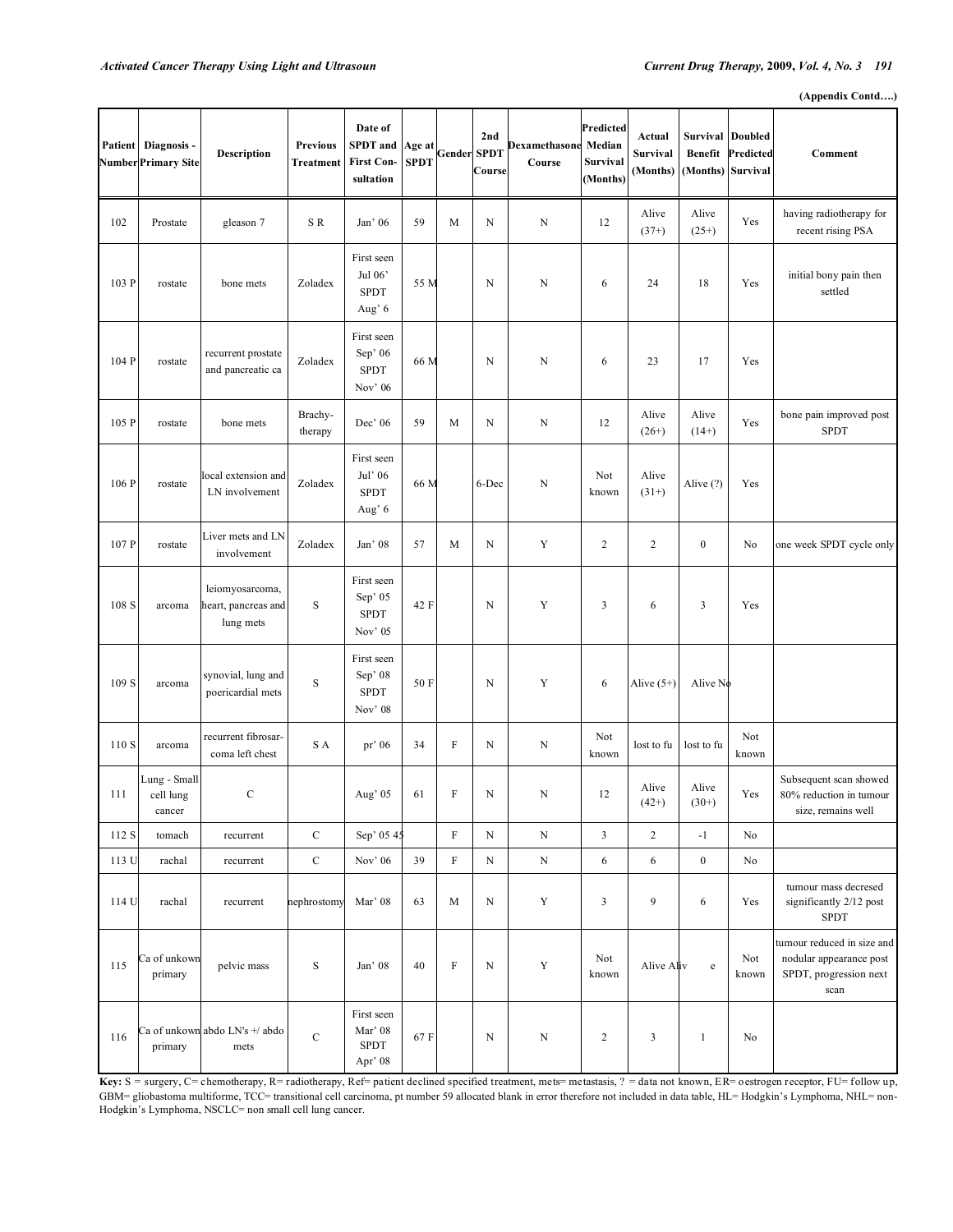and unde rwent a s econd c ourse of S onnelux-1 prot ocol a t that ti me. S he t olerated t he second c ourse w ell a nd a t the time of writ ing (F ebruary 2009) s he s till has s table disease on chest x-rays and is symptom free, with a good qua lity of life.

#### *Case 2. Brain Tumour – Ependymoma*

 This 50 ye ar old female patient presented in April 2008, with a massive ependymoma first diagnosed in April 2003 . At first consultation her clinical state was poor, with a predicted median survival time of 6 months. She had previously undergone surgical de-bulking and whole brain radiotherapy. She ha d re fused m anagement wit h T emozolamide. S onnelux-1 protocol was performed in April 2008. Dexamethasone was prescribed for the treatment course (2mg twice a day). A month a fter treatment s he fe lt we ll e nough t o go on a 2 month holiday abroad. She has remained relatively symptom free. A further course of sonnelux-1 protocol was performed in Oc tober 2008. Repeat CT s cans i n D ecember 2008 showed that the tumour had decreased in size.

#### *Case 3. Non-Hodgkin's Lymphoma*

 This 60 ye ar ol d fe male pa tient pre sented foll owing a recurrence of non-Hodgkin's lymphoma which was resistant to s econd li ne c hemotherapy. Sonnelux-1 prot ocol S PDT was completed in July 2005. At the time of writing, she is in full remission and has no re currence of her tumour, with no other active treatment having been carried out.

#### **DISCUSSION**

 Activated Cancer T herapy us ing S onnelux prot ocol shows significant promise over a 4 year period as a safe and well tolerated non-invasive treatment even in advanced metastatic cancer. Extension in median survival times have been reported in a number of patients with a variety of c ancer diagnoses. There a re s everal pa tients still a live w ith r educed tumour mass and stable disease both clinically and on imaging. No adverse events were noted following administration of Sonnelux-1.

 Second and subsequent courses of ACT may have further benefit in reducing tumour m ass and inhibiting tumour cell growth wi thout t he t otal dos e l imitations of ra diotherapy. Initial obs ervation s uggests that for pa tients w ith e xtensive tumour m ass it i s be tter t olerated t o unde rtake A CT us ing shorter c ycles of li ght and ul trasound a ctivation wit h de xamethsone c over. This approach controls t he a cute i nflammatory re sponse de monstrated on excision biopsy in previous a nimal s tudies [21] a nd t hose s een in t his c ase s eries with initial inflammatory changes at tumour sites.

While the inflammatory p hase m ust b e co ntrolled, p reclinical studies s uggest t hat successful t reatment outcome following P DT is c ritically de pendent on t he contribution from the host's acute-phase inflammatory response [23].

 It is s uggested that unlike immunologically s ilent genotoxic damage produced by ra diotherapy and chemotherapy, photo-oxidative cytotoxic lesions generated by P DT are extra-nuclear an d r esult in a r apid c ell d eath that a lerts the host's innate immune system. [24]. N eutrophil mobilisation and i nnate immune c ell activation a re re sponsible for the

development of t umor antigen-specific a daptive i mmune cascades th at co ntribute to th e er adication o f P DT-treated cancers. This is fur ther supported by *in vitro* s tudies wh ich established that tumour cells treated by PDT can be used for generating potent vaccines against cancers of the same origin [25].

 Exacerbation of bony m etastasis pain has been recorded, often foll owed by a re duction or r esolution of pre -existing bony pa ins. It t herefore a ppears t hat s ufficient ul trasound activation of Sonnelux-1 can occur within and distal to bony structures to achieve tumour c ell inhibition. T his finding is supported by pre vious animal studies [21] a nd the improvement in s ymptoms and CT ap pearance o f a p atient w ith a large intracranial ependymoma.

 There also appears to be a potential role for ACT in neoadjuvant c ancer tr eatment, w ith n ecrotic tissue o n excision biopsy at tumour sites occurring within this case series.

 Tumour hypoxi a ha s b een found t o be a c haracteristic feature in many solid tumours [26]. It has been demonstrated that tumor hypoxia, either pre-existing or as a result of oxygen depletion during photodynamic therapy can significantly reduce the e ffectiveness of P DT-induced cell kil ling [27] . This study reported that when PDT is combined with hyperoxygenation, the hypoxic condition could be improved and the cell killing rate at various time points after ACT could be significantly enhanced [27].

 Previously it has been shown in arteriopathic patients that ozone au tohemotherapy h as a therapeutic p otential b y in creasing oxygen delivery in hypoxic tissues [28]. Clinically, it appears that gre ater tumour re sponse is s een wit h A CT following o zone a utohaemotherapy. This may r elate to a n increase in PaO2 in the tumour microenvironment.

 Unlike other cancer treatment modalities no bone marrow suppression has been noted following A CT. Patients underwent pre and post routine blood testing. Although not statistically assessed, ha emoglobin, t otal whit e cell count a nd platelet c ount appear unc hanged t hroughout t he t reatment and follow up period.

#### **CONCLUSION**

 ACT (S PDT) wa rrants furt her i nvestigation as a noninvasive, well-tolerated and clinically effective targeted cancer treatment capable of tumour cell necrosis at both superficial and d eep m alignant sites. There is in creasing ev idence supporting t he mechanism of a ction of Ac tivated Cancer Therapy us ing l ight a nd ul trasound a nd t his c ase s eries re ports on several patients with significant extension in median survival ti mes wit h a va riety of c ancer di agnoses, s howing reduced tumour mass and stable disease bo th clinically and on radiographic imaging.

### **REFERENCES**

- [1] Dougherty TJ, Lawrence G, Kaufman JH, Boyle D, Weishaupt KR, Goldfarb A. Photoradiation in the treatment of recurrent breast carcinoma. J Natl Cancer Inst 1979; 62: 231-7.
- [2] Biel M A. Photodynamic therapy and the treatment of he ad and neck neoplasia. Laryngoscope 1998; 108: 1259-68.
- [3] Morton CA, Wh itehurst C, M cColl JH, Moore JV, M acKie RM. Photodynamic therapy for large or multiple patches of bowen Disease and basal cell carcinoma. Arch Dermatol 2001; 137: 319-24.